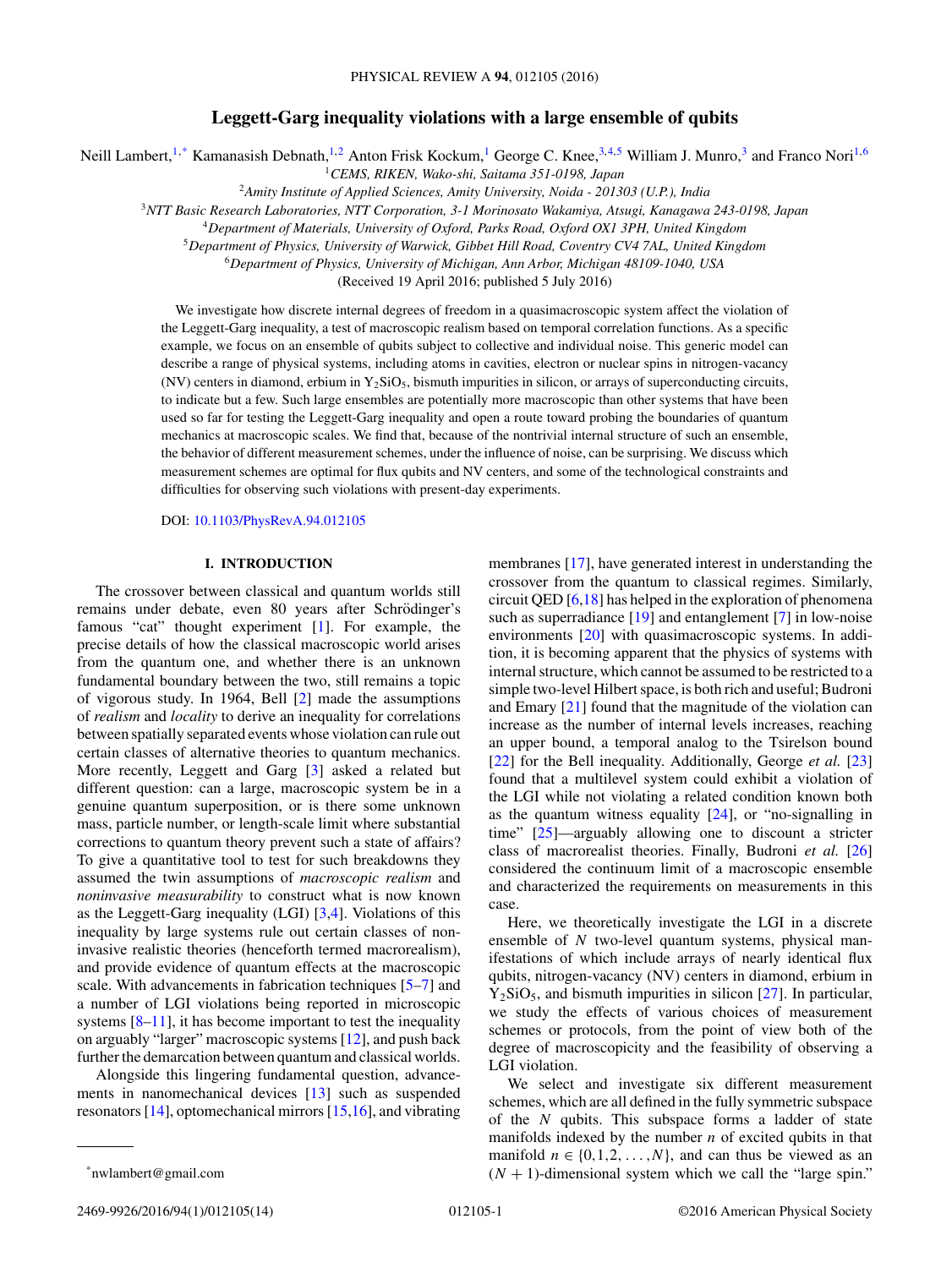<span id="page-1-0"></span>Following convention, we use the simply related variable  $m = n - N/2$ . Setting  $j = N/2$ , our ladder is indexed by the label  $m \in \{-j, -j + 1, \ldots, j - 1, j\}$ . In the noise-free case, we evaluate, where feasible, both analytic expressions and numerical simulations of the Leggett-Garg parameter and attempt to extrapolate to large-*N* limits. We then consider, numerically, each protocol's performance under both collective and individual qubit noise. Finally, we consider whether each scheme allows for a macroscopic interpretation of an observed violation.

Based on the above analysis, our main results in this work are twofold. First, among the options considered here, a measurement which distinguishes substates of the collective large-spin Hilbert space, and which bins around the center of that space, gives a violation of the LGI which is the most robust against noise. In addition, this violation does not vanish as  $N \to \infty$ . Second, in contrast, we find that, if one wishes to fully explore the notion of macroscopic quantum effects in such systems, a measurement which only returns information on extreme states of the collective large-spin Hilbert space is the most ideal. However, while robust against dephasing, such a measurement is sensitive to both collective and individual dissipation, and violations may be masked by such unwanted noise.

### **II. THE LEGGETT-GARG INEQUALITY**

We consider the Leggett-Garg parameter in the form

$$
K = C_{21} + C_{32} - C_{31}, \tag{1}
$$

where  $C_{\beta\alpha}$  is the correlation function of a dichotomic variable  $Q = \pm 1$  measured at two times  $t_\beta > t_\alpha$  such that  $C_{\beta\alpha} \equiv$  $\langle Q(t_\beta)Q(t_\alpha)\rangle$  [\[3,4\]](#page-11-0). Leggett and Garg derived [\[3\]](#page-11-0), under the assumptions of macroscopic realism and noninvasive measurement, their inequality  $K \leq 1$ , and showed that a quantum two-level system easily violates this bound. While, as with the Bell inequality, many forms of the inequality exist [\[4](#page-11-0)[,28,29\]](#page-12-0), we employ this form because it is typically violated for short time intervals between measurements. In addition, although the LGI is not a sufficient condition for macrorealism (unlike the related condition derived in Refs. [\[24,25\]](#page-12-0)), the LGI remains nevertheless a necessary condition whose violation implies the failure of at least one of Leggett and Garg's assumptions [\[3\]](#page-11-0). Furthermore, the LGI has various attractive properties [\[4\]](#page-11-0) not shared by other conditions—for example, it is possible to find state-independent violations [\[30\]](#page-12-0), allowing the use of the highly mixed thermal states we expect to describe some qubit ensembles.

The spirit of the LGI is to perform experiments on larger and larger systems, checking for a violation of this, or an equivalent, inequality (having removed all sources of decoherence and dissipation that one can control and understand from within quantum mechanics itself). A violation would then rule out macrorealism at that scale. A macrorealist might argue either (i) that there are broader classes of alternative theories to quantum mechanics, particularly ones which include invasive measurements in a fundamental way or (ii) that the violation is due simply to clumsy measurements. One way to go beyond such doubts is to combine the LGI with a test of how invasive the measurements themselves are  $[23,31,32]$  $[23,31,32]$ . Such an analysis

in the context of large ensembles would be a fruitful topic of future research.

### **III. MODEL AND MEASUREMENT SCHEMES**

We find it useful to define  $\sigma_x^{(k)}$  and  $\sigma_z^{(k)}$  as the Pauli *x* and *z* matrices, respectively, for qubit  $k = 1, 2, \ldots, N$ . We then consider the dynamics governed by the Hamiltonian

$$
H = \hbar \frac{\omega_q}{2} \sum_{k=1}^{N} \sigma_z^{(k)} + \hbar \Omega \cos(\omega_d t) \sum_{k=1}^{N} \sigma_x^{(k)},
$$
 (2)

where  $\omega_q$  is the energy splitting of the qubits, which we assume to be homogenous, and  $\Omega$  is a transverse drive. This allows us to use standard spin-resonance techniques to obtain the effective Hamiltonian in the interaction picture, and under the rotating-wave approximation, so that, when  $\omega_d = \omega_q$  and  $\Omega \ll \omega_q$ , the ensemble Hamiltonian becomes

$$
H^{(1)} = \hbar \Omega \sum_{k=1}^{N} \frac{\sigma_x^{(k)}}{2} \equiv \hbar \Omega J_x. \tag{3}
$$

Here we have used the collective operator  $J_x = \sum_{k=1}^{N} \sigma_x^{(k)}/2$ , which represents the *x* component of the angular momentum operator defining the ensemble behavior of the *N* qubits. We also define the collective lowering operator as  $J_$  =  $\sum_{k=1}^{N} \sigma_{-}^{(k)}$ , and the *z* component of the angular momentum operator as  $J_z = \sum_{k=1}^{N} \sigma_z^{(k)}/2$ . In all of the following we operate in the interaction picture and drop the label (I) from the Hamiltonian.

To find a violation of the LGI, we fix the initial state of our *N* qubits to the fully polarized state  $\psi(t = 0) = |\uparrow \uparrow \cdots \uparrow \rangle$  in the *z* direction. Note that, in the pure-evolution case, the results are largely independent of the initial condition. However, in the presence of noise, particularly dissipation in the *z* basis, this initial condition is favorable to give large violations for large *N* for most schemes. In terms of the collective operators, one has  $J_z\psi(t=0) = j\psi(t=0)$ , i.e., the initial state is the highest-weight  $m = j$  eigenstate of our large spin in the z direction. In constructing the correlation functions used in the LGI, we assume that we perform measurements in the *z* basis at consecutive times  $t_1 = 0$ ,  $t_2 = \tau$ , and  $t_3 = 2\tau$ . The *z* basis is chosen to be the one which couples to the measurement device and thus corresponds to a physical observable of the macroscopic ensemble.

In addition to the above unitary evolution, we also assume that each qubit can experience individual dephasing with rate  $\gamma_D$  and dissipation  $\gamma_L$ . In addition, we assume that the ensemble as a whole can experience a collective dephasing  $\Gamma_D$ and dissipation  $\Gamma_L$ . These act on the individual or collective *z* basis, because this is the fundamental energy basis of our ensemble in the laboratory frame. The total dynamics is then described by the master equation,

$$
\dot{\rho} = \mathcal{M}[\rho] = -\frac{i}{\hbar} [H,\rho] + \sum_{k=1}^{N} \left\{ \frac{\gamma_D}{2} \mathcal{L} [\sigma_z^{(k)}] \rho + \gamma_L \mathcal{L} [\sigma_-^{(k)}] \rho \right\} + 2\Gamma_D \mathcal{L} [J_z] \rho + \Gamma_L \mathcal{L} [J_-] \rho, \tag{4}
$$

where  $\rho$  is the density matrix of the system,  $\mathcal{L}[a]$  is the Lindblad operator  $\mathcal{L}[a]\rho = a\rho a^{\dagger} - \frac{1}{2} \{a^{\dagger}a,\rho\}$ , and we assume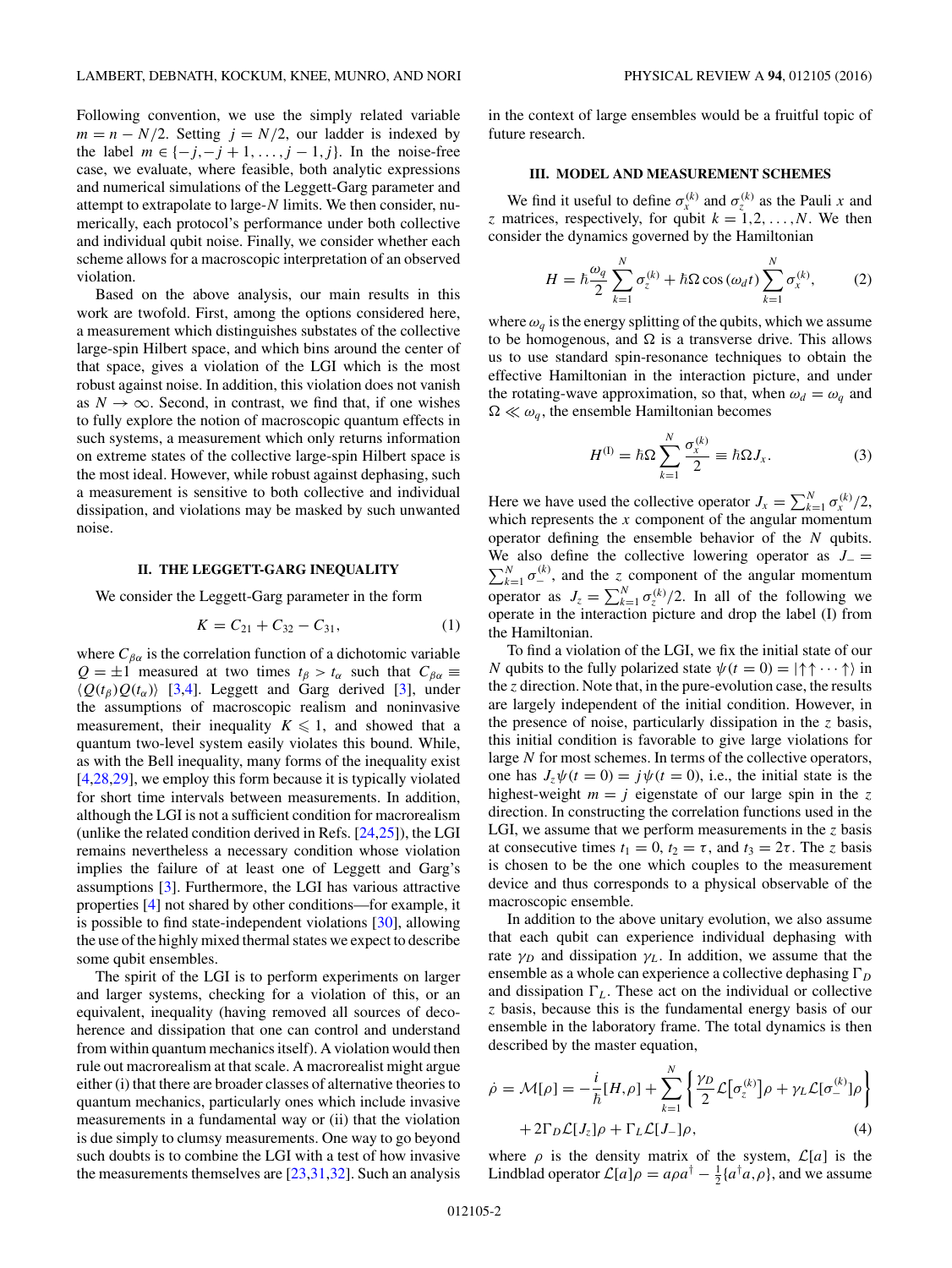<span id="page-2-0"></span>

FIG. 1. The six different measurement schemes at a glance. Note that the ordering of the protocols we use in this figure is replicated in Figs. [2–](#page-3-0)[5.](#page-7-0) The boxes enclose levels giving the same value for *Q* and the box coloring corresponds to the *Q* value. Solid lines for levels within the boxes indicate that the measurement projects the system onto that specific state. Measurement results for levels not enclosed by boxes are discarded. (a) VN centrally binned:  $q_{m>0} = +1$  and  $q_{m\leq 0} = -1$ . (b) VN single-state binned:  $q_{-j} = -1$ , and  $q_{m>-j} = +1$ . (c) VN parity binned:  $q_m = +1$  for  $m = j, j = 2, j = 4, ...$  and  $q_m = -1$  for  $m = j = 1, j = 3, j = 5, ...$  (d) VN extreme-state binned:  $q_j = +1, q_{-j} = -1,$ and all other measurement results are discarded. (e) VN normalized  $J_z$  measurement:  $q_m = m/j$ . (f) Lüders centrally binned:  $q_{m>0} = +1$  and  $q_{m \leq 0} = -1$ , but, unlike the other schemes, the measurement does not project further within these two subspaces.

negligible temperature. Note that we have scaled  $\Gamma_D$  so that the collective and individual dephasing contributions are equivalent in the  $N = 1$  limit. When all the dephasing and dissipation terms are zero, we can often obtain analytical results, as will be described below and in detail in Appendix [A.](#page-8-0) When the collective dephasing or dissipation are nonzero,  $\Gamma_i \neq$ 0, we numerically solve  $[33,34]$  the above master equation within the large-spin  $(N + 1)$ -dimensional restricted Hilbert space. When the individual qubit dephasing or dissipation is nonzero,  $\gamma_i \neq 0$ , we perform numerical simulations which take into account the full  $2^N$  Hilbert space of the ensemble. This restricts us to investigating a smaller range of *N* (due to having only finite computational resources).

Our measurement protocols fall into two classes, depending on the physics of the measurement process itself. The first class relates to a projective measurement of  $J_z$ , followed by one of five different data-processing steps or "binning" strategies. Immediately after the measurement, the ensemble is left in an eigenstate of *Jz*: the appropriate state-update rule is that of von Neumann (VN),

$$
\rho^M \to \sum_m q_m |m\rangle\langle m|\rho|m\rangle\langle m|,\tag{5}
$$

where  $\rho$  is the state immediately before the measurement, and  $\rho^M$  is the state immediately after. The data-processing step, however, "compresses" the eigenvalue and reduces it to  $\pm 1$ according to one of a set of predetermined rules (introduced below). The second class of measurement relates to a projective measurement of a different observable, where each projector is a sum of *Jz* eigenprojectors. Because the binning is performed *prior* to the measurement itself, the measurement preserves coherence within each binning subspace. We discuss this further below, in Sec. [III F.](#page-5-0)

The choice of binning strategy and state-update rule allow for a large number of measurement strategies. This set of strategies was analyzed for the largest possible violation, in the pure-evolution case, in Ref. [\[21\]](#page-11-0), by using convex optimization techniques. There, they found that using the VN update rule and binning the measurement results in terms of a single state versus all others gave the largest possible violation. Here we instead look in detail at six distinct, but experimentally motivated, strategies (shown in Fig. 1), and how they behave under the influence of noise.

We will begin with the first class of measurement scheme: given the VN state-update rule we can write down an explicit formula for the correlation functions with which we construct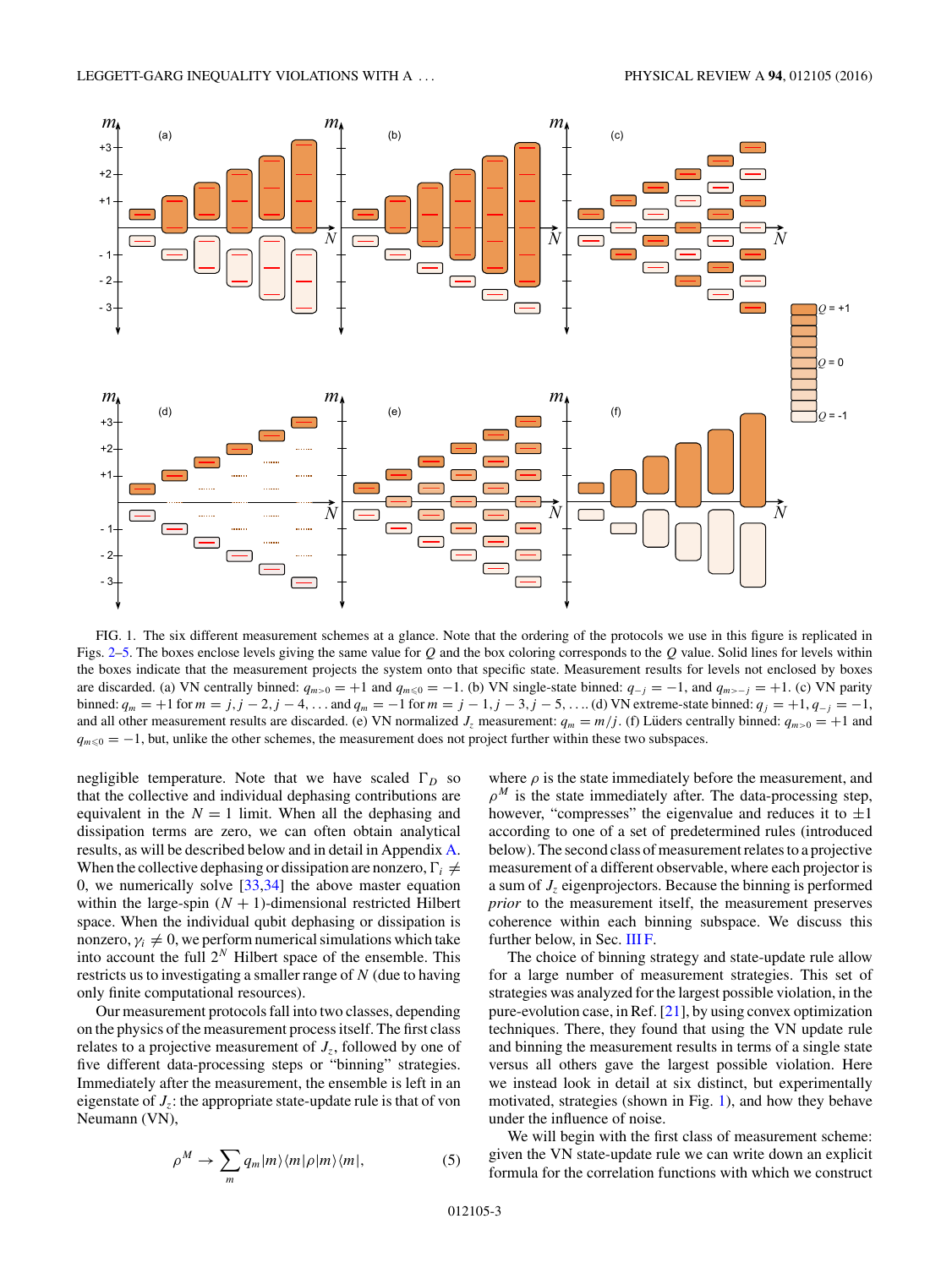<span id="page-3-0"></span>

FIG. 2. Variation of the LG parameter *K* as a function of time between measurements for all six schemes (see Fig. [1](#page-2-0) for a schematic explanation of each scheme or protocol) with  $N = \{1,3,10,100\}$ . The turquoise line in each figure marks the classical bound  $K \leq 1$ . Note that all schemes converge to the same result for a single qubit,  $N = 1$ . Here, the different schemes are (a) VN centrally binned, (b) VN single-state binned, (c) VN parity binned, (d) VN extreme-state binned, (e) VN Normalized  $J<sub>z</sub>$  measurement, and (f) Lüders centrally binned.

the LGI:

$$
\langle Q(t_2)Q(t_1)\rangle = \text{tr}\Bigg[\sum_k q_k |k\rangle\langle k|\mathcal{U}(t_2 - t_1)\Bigg]
$$

$$
\times \sum_m q_m |m\rangle\langle m|\rho(t_1)|m\rangle\langle m|\Bigg], \qquad (6)
$$

where  $U(t_2 - t_1) = \exp[\mathcal{M}(t_2 - t_1)]$  is the propagator in superoperator form, such that it acts on all operators to the right.

### **A. von Neumann centrally binned**

We first consider a binning strategy where, in the above formula, we choose  $q_{m\geqslant0} = +1$  and  $q_{m<0} = -1$ . This choice is depicted schematically in Fig.  $1(a)$ , while Fig.  $2(a)$  shows the corresponding LG parameter  $K$  as a function of time for different ensemble sizes. One immediately sees that, for this protocol, the maximum violation increases with the ensemble size, seeming to tend to a maximum around  $\Omega \tau = \pi/4$ . This dependence of the maxima on the ensemble size is shown more explicitly in Fig.  $3(a)$ . In Appendix [A,](#page-8-0) we show how the pure-state results can be calculated analytically.

Within Fig.  $3(a)$  we show the influence of strong collective noise  $\Gamma_D = \frac{\Omega}{2\pi}$  (dashed line with  $\Gamma_L = 0$ ) and  $\Gamma_L = \frac{0.5\Omega}{2\pi}$ (dotted line with  $\Gamma_D = 0$ ). The maximum is almost unaffected by the strong collective dephasing  $\Gamma_D$  but is strongly influenced by the collective dissipation  $\Gamma_L$ . In Fig. [4\(a\)](#page-4-0) we show the effect of individual noise for a smaller range of *N* (due to the drastically larger Hilbert space required, because individual noise breaks the large-spin symmetry, necessitating a full  $2^N$  simulation). Here we see that, for this scheme, collective and individual *dephasing* have a similar minor effect, while collective *dissipation* is much more damaging, for large *N*, than individual noise. The latter can be attributed to the collective superradiance [\[35,36\]](#page-12-0) that occurs when a large ensemble of identical emitters experiences collective dissipation. (Note that with the equivalent binning scheme  $q_{m\geq 0} = +1$  and  $q_{m<0} = -1$ , which we have not explicitly shown, for odd values of  $N + 1$  one sees slightly different small-*N* behavior, but the same large-*N* limit.)

### **B. von Neumann single-state binning**

In Ref. [\[21\]](#page-11-0) they found that, at least in the closed-system case, the largest violation occurred for the choice of  $q_{-j} = -1$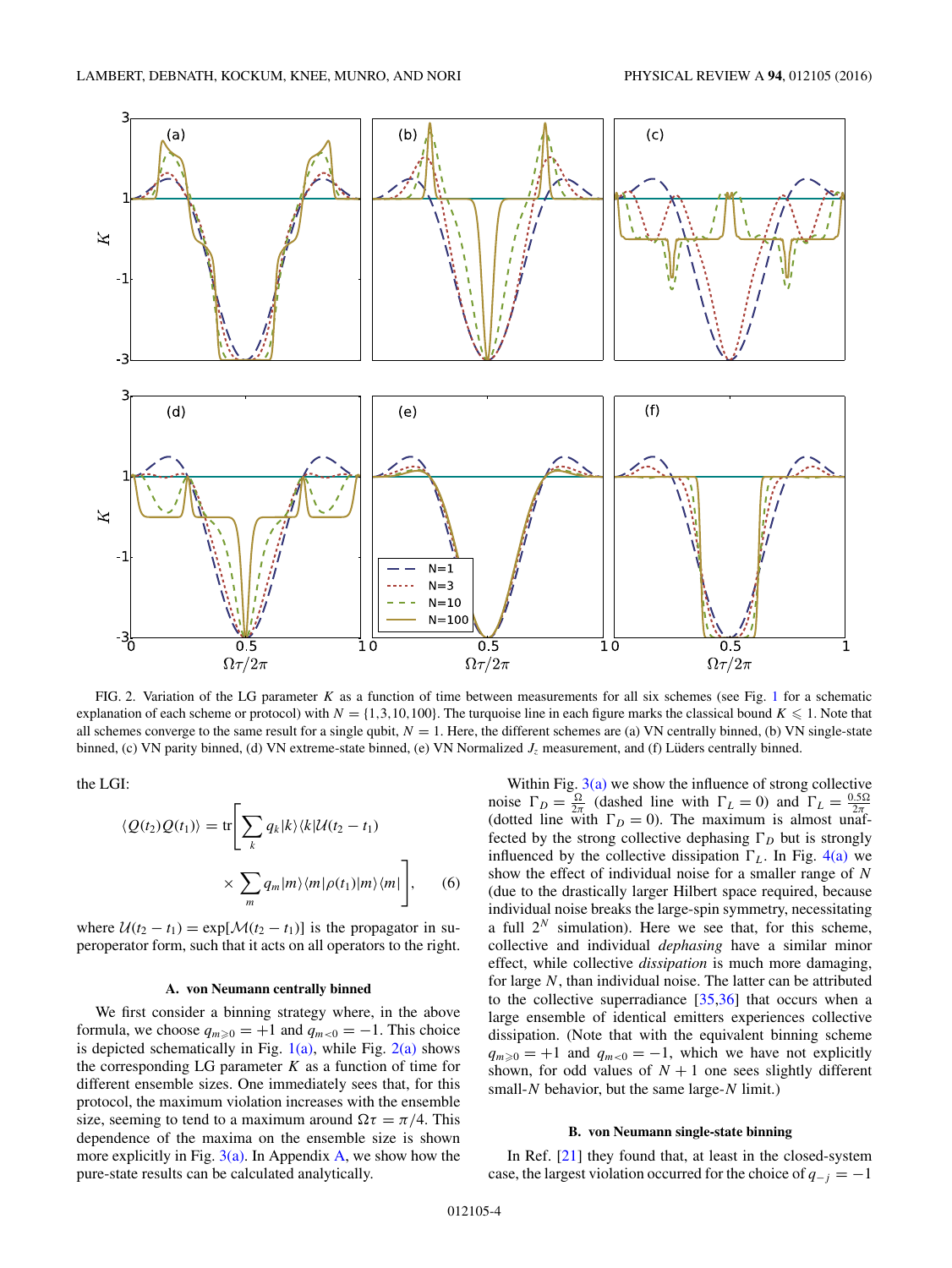<span id="page-4-0"></span>

FIG. 3.  $K_{\text{max}}$  as a function of *N*, both for the noise-less evolution and in the presence of collective dephasing  $\Gamma_D = \frac{\Omega}{2\pi}$  and collective relaxation  $\Gamma_L = \frac{0.5\Omega}{2\pi}$ , for all measurement schemes. The cases with noise were evaluated numerically, but are still amenable to large-*N* evaluation due to the reduced Hilbert space of a collective spin. In figures (d) and (f) we truncate the *x*-axis at smaller values of *N* as both saturate for large *N* and have interesting features at small *N* values. Here, the different schemes are (a) VN centrally binned, (b) VN single-state binned, (c) VN parity binned, (d) VN extreme-state binned, (e) VN normalized  $J<sub>z</sub>$  measurement, and (f) Lüders centrally binned.



FIG. 4.  $K_{\text{max}}$  as a function of *N*, both for the case of no noise and in the presence of individual dephasing  $\gamma_D = \frac{\Omega}{2\pi}$  noise and individual relaxation  $\gamma_L = \frac{0.5\Omega}{2\pi}$  noise. These values are large compared to the noise achieved with currently available flux qubits and NV centers, in order to show an extreme limit. The results are evaluated numerically, but we are restricted to much smaller values of *N* because we must include the full 2<sup>*N*</sup> Hilbert space for the calculations with such individual decoherence. Here, the different schemes are (a) VN centrally binned, (b) VN single-state binned, (c) VN parity binned, (d) VN extreme-state binned, (e) VN normalized  $J_z$  measurement, and (f) Lüders centrally binned.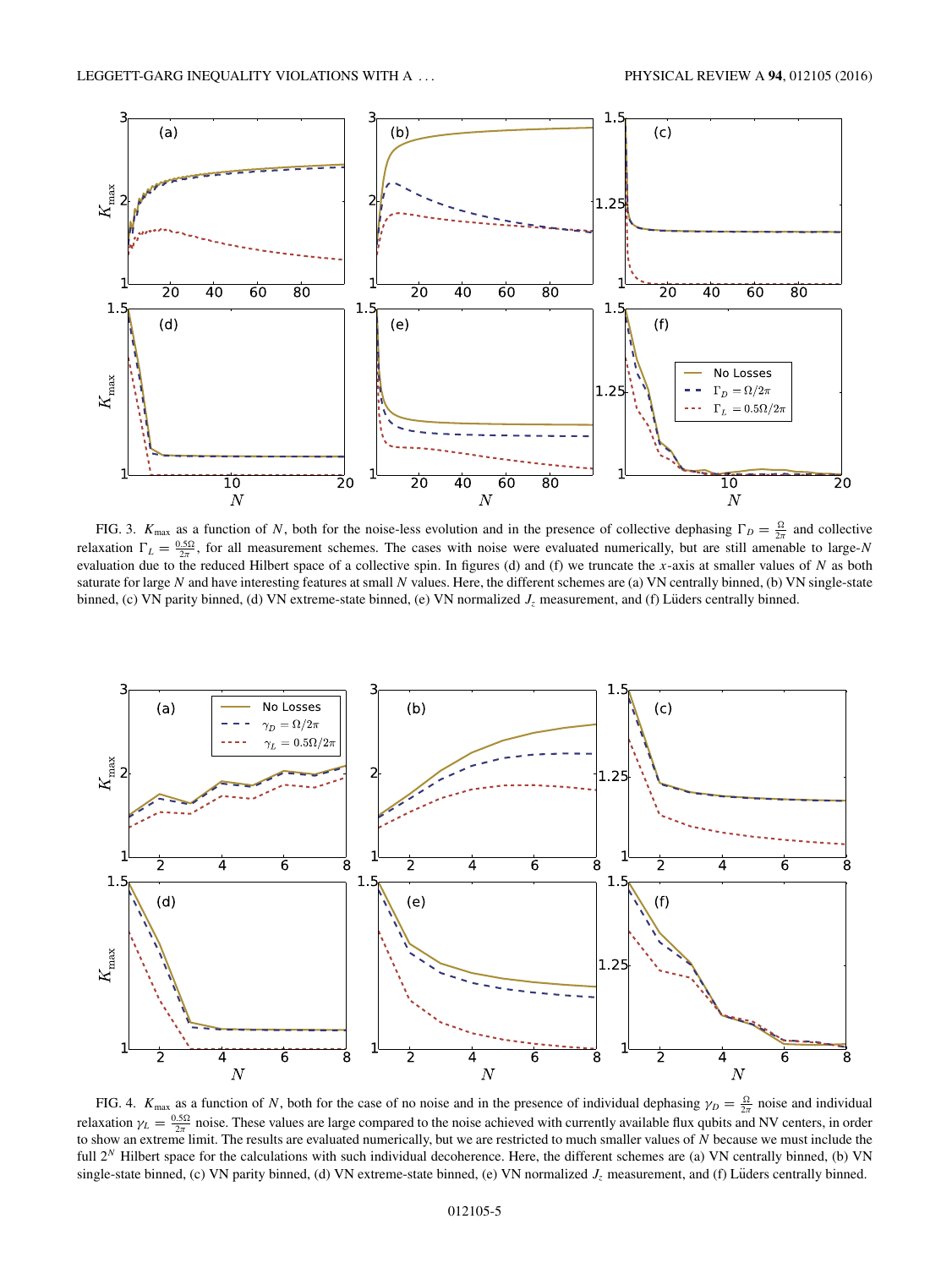<span id="page-5-0"></span>and  $q_{m>-j} = +1$ , i.e., where only one state (the lowest-lying state in the large-spin bases, for example) contributes to one of the binned results, and all the other states contribute to the other binning outcome. This is shown schematically in Fig.  $1(b)$ , and the time dependence of  $K$  is illustrated in Fig.  $2(b)$ . As shown in Fig. [2\(b\),](#page-3-0) as *N* is increased one sees an asymptotic limit (for the pure-evolution case) that can be evaluated analytically:  $K_{\text{max}}(N \to \infty) \to 3$  (see Ref. [\[21\]](#page-11-0) and [A](#page-8-0)ppendix A herein).

However, this protocol is sensitive to both collective and individual noise. Figures [3\(b\)](#page-4-0) and [4\(b\)](#page-4-0) show that, as *N* increases, the bound is substantially reduced when compared to the pure-evolution case. Unlike the previous case (VN centrally binned) it is quite sensitive to both collective and individual dephasing and Fig.  $4(b)$  indicates a crossing where individual noise becomes more detrimental. One should note that Fig.  $2(b)$  suggests that the time-window for observing the violation narrows as *N* increases. This can be attributed to the fact that the dynamics of the system means the probability of it being in the  $q_{-j} = -1$  binning subspace diminishes as *N* increases. One may hypothesize that this influences the sensitivity to noise that we observe in Figs.  $3(b)$  and  $4(b)$ .

#### **C. von Neumann parity binning**

Another binning strategy previously employed elsewhere  $[21]$  is to assign the *Q* values according to the parity of the  $J_z$ states. As an example here, we use  $q_m = +1$  for  $m = j, j -1$ 2*, j* − 4*,...* and  $q_m = -1$  for  $m = j - 1, j - 3, j - 5, \ldots$ [see Fig.  $1(c)$ ]. One immediately notices in Fig.  $2(c)$  that the maximum violation diminishes as *N* increases, apparently reaching a small constant value with an initial maxima at small times. The behavior under collective dephasing appears robust, but collective dissipation [Fig.  $3(c)$ ] has a strong influence even at moderate *N* values, entirely removing the violation.

#### **D. von Neumann extreme-state binning**

Various precise definitions of what constitutes a truly "macroscopic" superposition abound. A necessary but not sufficient criterion proposed by Leggett himself was the "extensive difference" of the possible measurement results, i.e., difference in the expectation value, normalized to some appropriate atomic scale, between the two dichotomic outcomes. In the schemes we have discussed so far, even for large *N*, it is difficult to *a priori* look at the LGI and argue that the violation arises due to the coherence between macroscopically distinct states (e.g., the evolution could, in principle, be constrained to a subspace of states differing only by  $\Delta m \ll N$ ). Given this motivation to make the definition of "macroscopic" more vivid, we consider a measurement with eigenprojectors onto only the extreme sublevels of any *N* ensemble; namely, for measurement results where  $m \neq \pm j$ are discarded (assigned  $q = 0$ ), while the extreme states are binned according to  $q_j = +1, q_{-j} = -1$ , as these are the most distinct [see Fig.  $1(d)$ ]. If a violation of the LGI is found with this class of measurement, then this is evidence of coherence between the two extreme states, since the contribution from other, less distinct states, is completely suppressed by our assigning them a zero eigenvalue. For a fuller discussion of this notion of macroscopicity, see Sec. [IV.](#page-6-0)

For this choice of measurement protocol, Fig. [2\(d\)](#page-3-0) shows the variation of *K* with time for different ensemble sizes, and Fig. [3\(d\)](#page-4-0) shows how the maximum changes with *N*. We see that the maximum violation diminishes but saturates at large *N* such that, even though we throw away many intermediate states, a violation with a large ensemble is still possible [albeit in a shorter and shorter time window, as per schemes (b) and (c)]. In Appendix [A,](#page-8-0) we show how to evaluate the noise-free result analytically, which in this case reduces to a manageable form, giving, for the full LGI,

$$
K = \left[\cos\left(\frac{\Omega\tau}{2}\right)\right]^{4j} - \left[\sin\left(\frac{\Omega\tau}{2}\right)\right]^{4j}
$$

$$
+ \left[\cos\left(\frac{\Omega\tau}{2}\right)\right]^{8j} - \left[\sin\left(\frac{\Omega\tau}{2}\right)\right]^{8j}
$$

$$
- [\cos(\Omega\tau)]^{4j} + [\sin(\Omega\tau)]^{4j}.
$$
 (7)

We find that, resolving the LGI for very large values of *N* suggests  $K_{\text{max}} \rightarrow 1.055$ .

This binning strategy is, like parity binning, robust to collective and individual dephasing as *N* increases but is sensitive to both collective and individual dissipation [see Figs.  $3(d)$  and  $4(d)$ ]. Thus, while physically appealing due to its clearer "macroscopic" interpretation, this approach represents an experimental challenge in truly large systems.

The possibility of finding a larger violation (with this measurement protocol) by engineering a more complicated dynamics (e.g., a coupling between just the extreme states) for the ensemble would be an interesting line of future enquiry.

### **E. von Neumann normalized**  $J_z$  measurement

The LGI allows not just for truly dichotomic outcomes, but also for *Q* to take on a continuous value in the range [−1*,*1]. As long as these values are bounded, one can derive the LGI without any loss of generality. For completeness, here we show how taking this approach influences the violation. Again, we assume that our measurement device can distinguish the  $(N + 1)$  eigenstates *m*, but that our measurement outcomes are binned in such a way that they correspond to the measurement of the large-spin  $J<sub>z</sub>$  operator normalized by  $N/2$ . In other words,  $q_m = m/j$  [see Fig. [1\(e\)\]](#page-2-0). Figure [2\(e\)](#page-3-0) shows the variation of  $K$  as a function of time for varying ensemble size. The violation diminishes and saturates to a constant value as a function of  $N$ , as seen in Fig.  $3(e)$ (again, see Appendix [A](#page-8-0) for an analytical formula for the noise-free case). The influence of collective noise in this case is once again quite strong, with dephasing reducing the maxima, and dissipation again removing the violation completely for large *N*, although in this case the influence of individual dissipation is more detrimental, as seen in Fig. [4\(e\).](#page-4-0)

#### **F. Luders state-update rule with central binning ¨**

Finally, in contrast to all the previous examples, we consider the case where our measurement device is not capable of distinguishing which of the *m* sublevels the system is in. Modelling such a measurement requires a slightly different definition of the postmeasurement state. We assume that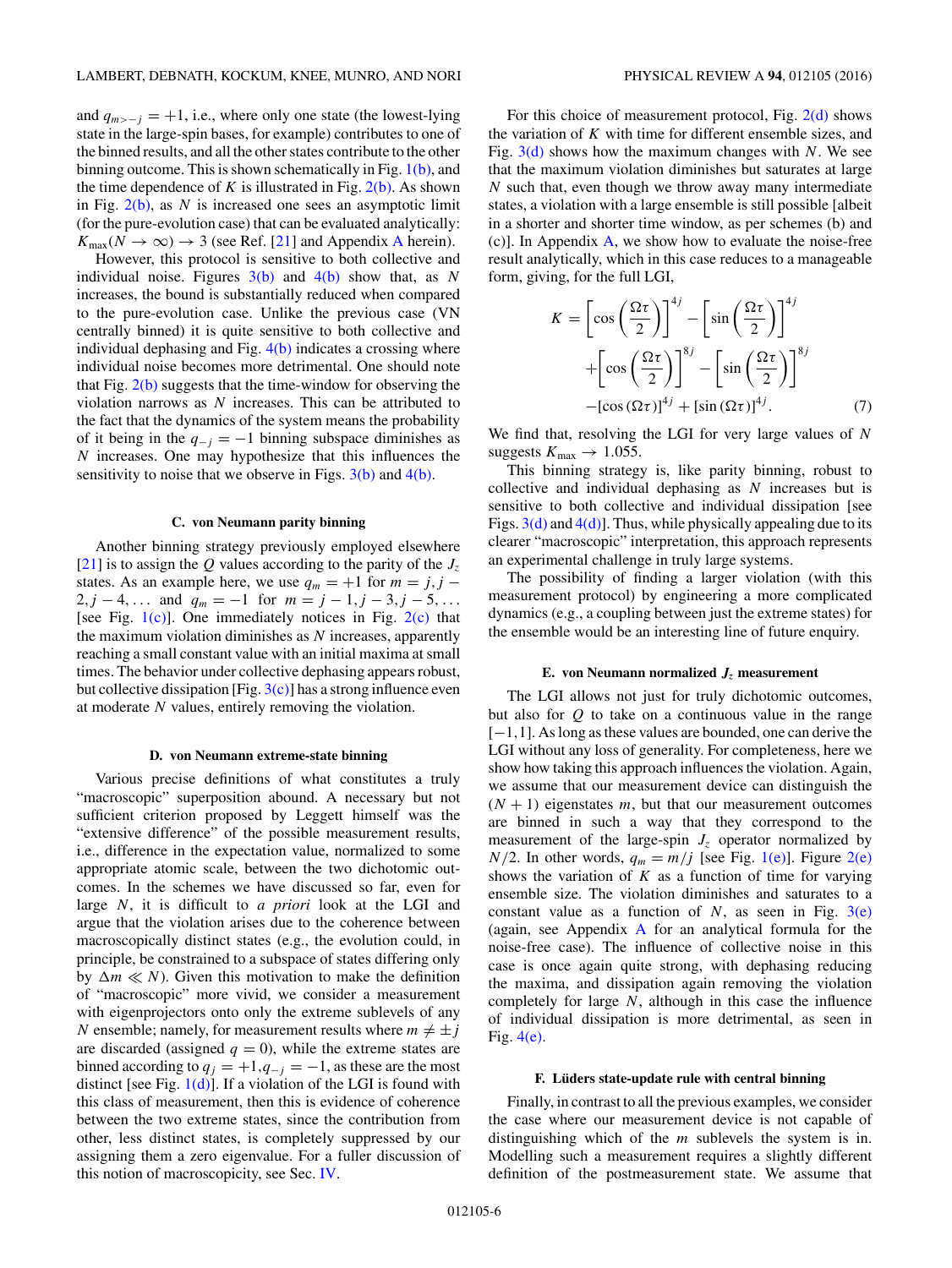<span id="page-6-0"></span>the measurement device distinguishes the  $m \geq 0$  and  $m < 0$ subspaces, and bins accordingly [illustrated schematically in Fig.  $1(f)$ ; thus, following the definition of Lüders [[37,38\]](#page-12-0), the postmeasurement state is

$$
\rho^m \to \left(\sum_{m=0}^{m=j} |m\rangle\langle m| \right) \rho \left(\sum_{m=0}^{m=j} |m\rangle\langle m| \right) - \left(\sum_{m=-j}^{m=-1} |m\rangle\langle m| \right)
$$

$$
\times \rho \left(\sum_{m=-j}^{m=-1} |m\rangle\langle m| \right). \tag{8}
$$

In related works, Brukner *et al.* [\[39,40\]](#page-12-0) argued that a similar type of coarse-grained measurement makes the system appear more classical and termed such a measurement "fuzzy." Again, in Fig.  $2(f)$  we show the behavior of the LGI for different values of *N*. For  $N > 20$  the violation disappears, even in the noisefree case, as a direct consequence of the reduced quantum invasiveness of the measurement: this is a clear illustration that the nature of the LGI's sensitivity is directly related to how invasive the quantum-mechanical measurements are on the dynamics of the system. Note that Budroni *et al.* [\[21\]](#page-11-0) and Fritz  $[30]$  characterize the Lüders example as being equivalent to a two-level system. However, here we prepare the ensemble in a state which is not an eigenstate of the subspace binning and evolve under a Hamiltonian which does not respect the subspace binning of the measurement, leading to a weaker violation as *N* increases.

In addition, intriguingly, there are two examples of nonmonotonic violations with this scheme. In Fig.  $3(f)$  we see that the violation has a minimum around  $N = 8$  and an increase at  $N = 9$ , until decreasing again for larger N. Similarly, in Fig.  $4(f)$  we see that, between  $N = 5$  and  $N = 8$ , the maximum of the violation is slightly enhanced over that seen with the noise-free result by individual dissipation and dephasing. Both of these unique features, not seen in other schemes, may be attributable to the fuzzy nature of this measurement; we can only observe violations of the LGI when the state of the system has significant coherence between the  $m \geq 0$ subspace and the  $m < 0$  subspace. In the presence of noise, while coherence is reduced overall, it is possible for both dephasing and dissipation to induce a faster evolution towards states near  $m = 0$ , giving rise to the noise-enhanced features we see here. In future work it may be useful to explore this feature further and see if similar features arise in the quantum-witness form of the LGI.

# **IV. MACROSCOPICITY**

Finally, to understand whether the differing protocols really reflect the macroscopic nature of the ensemble, we adopt Leggett's "extensive difference" measure [\[3,](#page-11-0)[41\]](#page-12-0):

$$
\Delta \equiv \mathbb{E}_{+} - \mathbb{E}_{-},\tag{9}
$$

where  $\mathbb{E}_{\pm} = \langle \psi_{\pm} | J_z | \psi_{\pm} \rangle$  is the expectation value of our chosen extensive variable  $J_z$  in either of the two classical states  $|\psi_{\pm}\rangle$  that are revealed by a particular measurement scheme. Here,  $Q = |\psi_+\rangle \langle \psi_+| - |\psi_-\rangle \langle \psi_-|$ , and so  $\Delta = \text{Tr}[Q J_z]$ . In addition, Fig. [1](#page-2-0) provides a visual depiction of  $|\psi_{\pm}\rangle$ :  $\Delta_{\text{av}}$ (see below), for example, can be thought of as the difference

of the center of mass (in the vertical direction) of the two colored regions. Violation of the LGI is evidence of quantum coherence between  $|\psi_+\rangle$  and  $|\psi_-\rangle$ . However, for our chosen binning schemes, each of these states is a manifold with an internal structure, and hence an indefinite value for  $J_z$ ; thus, it is not immediately obvious how we should calculate the correct  $\Delta$  that applies in each case. One possibility that we consider here is to look at the possible distributions over said internal structure. As such, we define  $\Delta_{best}$ ,  $\Delta_{worst}$ ,  $\Delta_{av}$ as the largest, smallest, and average measures, respectively. The average measure corresponds to a uniform weighting over the internal energy levels. We will not treat protocol (e) because it does not define only two classical states for the measurement outcomes. Furthermore, scheme (f) will not be explicitly discussed because it is equivalent to scheme (a) vis-a-vis macroscopicity. The results we define below are ` plotted in Fig. [5.](#page-7-0)

#### **A. Best case for macroscopicity**

By inspecting Fig. [1,](#page-2-0) one can see that for schemes (a), (b), (d), one has  $\Delta_{best} = N$ . Protocol (c) can also reach this behavior when *N* is odd; otherwise, there is a small correction to  $\Delta_{\text{best}}^{\text{even}} = N - 1$ .

#### **B. Average case for macroscopicity**

We use

$$
\Delta_{\text{av}} \equiv \left\{ \frac{1}{M_+} \sum_{m \in |\psi_+|} -\frac{1}{M_-} \sum_{m \in |\psi_-|} \right\} \langle m | J_z | m \rangle, \qquad (10)
$$

where the sums run over the  $M_{\pm}$  eigenstates of  $J_z$  in the  $|\psi_{\pm}\rangle$ manifold. The relation  $\langle m | J_z | m \rangle = m - \frac{N}{2}$  reveals

$$
\Delta_{\text{av}}^{(\text{a})} = \begin{cases} \frac{1}{2}(N+1) & N \text{ odd} \\ \frac{1}{2}N & N \text{ even,} \end{cases}
$$
(11)

$$
\Delta_{\rm av}^{(b)} = \frac{1}{2}(N+1),\tag{12}
$$

$$
\Delta_{\text{av}}^{(\text{c})} = \begin{cases} 1 & N \text{ odd} \\ 0 & N \text{ even,} \end{cases}
$$
(13)

$$
\Delta_{\text{av}}^{(\text{d})} = N. \tag{14}
$$

It is interesting to note that (c) has the worst average performance, with an extensive difference which is either null or unity. So increasing the size of the ensemble would not show higher degrees of macroscopicity (on average) in this case.

## **C. Worst case for macroscopicity**

As is often true, the most important quantities are in the worst-case scenarios. Schemes (a) and (b) have a worstcase extensive difference of  $\Delta_{\text{worst}}^{(a)} = \Delta_{\text{worst}}^{(b)} = 1$ : we cannot exclude the possibility that coherence existed only between neighboring states on the  $J<sub>z</sub>$  ladder. Protocol (c) is even worse:  $\Delta_{\text{worst}}^{(c)} = 0$  for  $N > 1$ , since we may have coherence only between degenerate manifolds. For scheme (d), however, we cannot deny coherence with extensive difference  $\Delta_{\text{worst}}^{(d)} = N$ , which is potentially *macroscopically distinct* as  $N \to \infty$ .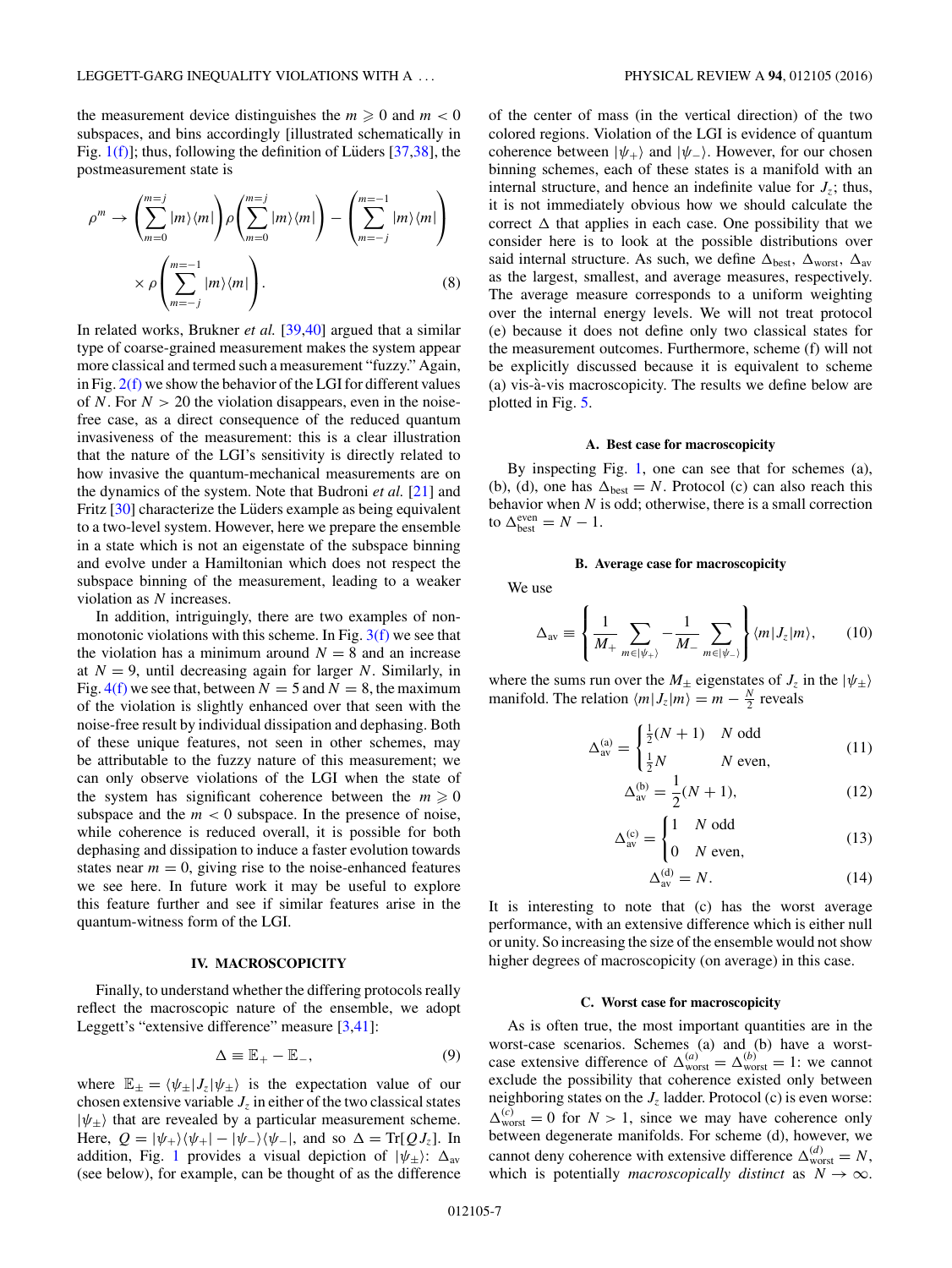<span id="page-7-0"></span>

FIG. 5. The best case (green solid line), worst case (red dashed), and linear average (blue dashed) disconnectivites of each measurement scheme. The expectation values of the different manifolds contributing to the the average case are shown as well, with filled squares for the  $+$ manifold, and circles for the − manifold. Here, the different schemes are (a) VN centrally binned, (b) VN single-state binned, (c) VN parity binned, (d) VN extreme-state binned, (e) VN normalized  $J<sub>z</sub>$  measurement (omitted), and (f) Lüders centrally binned.

Moreover, superpositions in this two-dimensional subspace are clearly highly entangled when viewed as superpositions in the 2*<sup>N</sup>* -dimensional Hilbert space of the individual qubits:  $e.g., |\psi\rangle = \alpha|00\cdots 0\rangle + \beta|11\cdots 1\rangle.$ 

## **V. EXPERIMENTAL REALIZATIONS**

As mentioned in the introduction, there is a great range of experimental systems with which it would be feasible to test the results we have discussed in this work. As we have shown, the requirements in terms of noise are modest, as the maxima of the LGI violation tend to occur at very short times. We discuss some approaches to how to perform the measurements in Appendix [B.](#page-10-0)

For typical ensembles of flux qubits, with frequencies in the range of GHz, coherence times of between 1 and 40 *μs* for single qubits [\[32,42–44\]](#page-12-0) have been observed. For an ensemble of 6 qubits coupled to a three-dimensional (3D) resonator, a coherence time of  $2-8$   $\mu s$  was observed [\[5\]](#page-11-0). So far ensembles of 20 qubits have been fabricated [\[45\]](#page-12-0), but ensembles of up to 5000 qubits, coupled to a common cavity for readout, seem feasible [\[46\]](#page-12-0). In addition, because each flux qubit itself can arguably be considered macroscopic in nature, a large ensemble of similar devices would be more macroscopic than many other possible realizations.

Other possible systems with which to observe macroscopic LGI violations include atomic-spin ensembles. Such ensembles can be coupled to superconducting resonator cavities, superconducting quantum interference devices (SQUIDs), or even ancilla flux qubits, for manipulation and readout purposes. For example, very recently, Bushev *et al.* [\[47\]](#page-12-0) revealed the electron spin resonance spectroscopy of a spincavity system by coupling  $Er^{3+}$  doped  $Y_2SiO_5$  crystal with a high-*Q* superconducting resonator. They were able to couple approximately  $10^{15}$  spins to the resonator. With varying combinations of doping and temperature, a coherence time of 20 ms has reportedly been achieved [\[48\]](#page-12-0).

Similarly, for  $Al_2O_3$  crystal doped with  $Cr^{3+}$ , Schuster *et al.* [\[49\]](#page-12-0) coupled approximately  $10^{13}$  spins to a cavity. Similar setups can also be engineered by using NV centers in diamond, with a nitrogen density of  $10^{15}$  cm<sup>-3</sup> and an NV center density  $10^{12}$  cm<sup>-3</sup>. The coherence time was observed to be up to 0.6 s at 77 K and 3.3 ms at room temperature  $[50]$ . Very recently, Tyryshkin *et al.* [\[51\]](#page-12-0) reported a maximum coherence of up to 2 s by using silicon doped with a 50 ppm concentration of its isotope  $\frac{29}{9}$ Si. With rapid developments in fabrication, coherent control, and measurement [\[52\]](#page-12-0) of these spin-based systems, it seems possible that the Leggett-Garg violations and the concepts of macroscopicity can be tested in the near future with such large ensembles.

#### **VI. DISCUSSION**

Our results suggest that, in designing experiments for observing LGI violations with large ensembles of qubits, one must choose between observing a robust large violation, like with protocol (a), or a harder but more macroscopic measurement, with an extreme-state measurement, as in scheme (d). In this way our results begin to show how an experimentalist, tasked with demonstrating a superposition of macroscopically distinct states in the laboratory, might go about exploiting the trade-offs between the degree of macroscopicity and constraints on time and the nature of the measurement process in qubit ensembles (both naturally occurring and engineered). Due to the ubiquitous and unavoidable nature of noise in such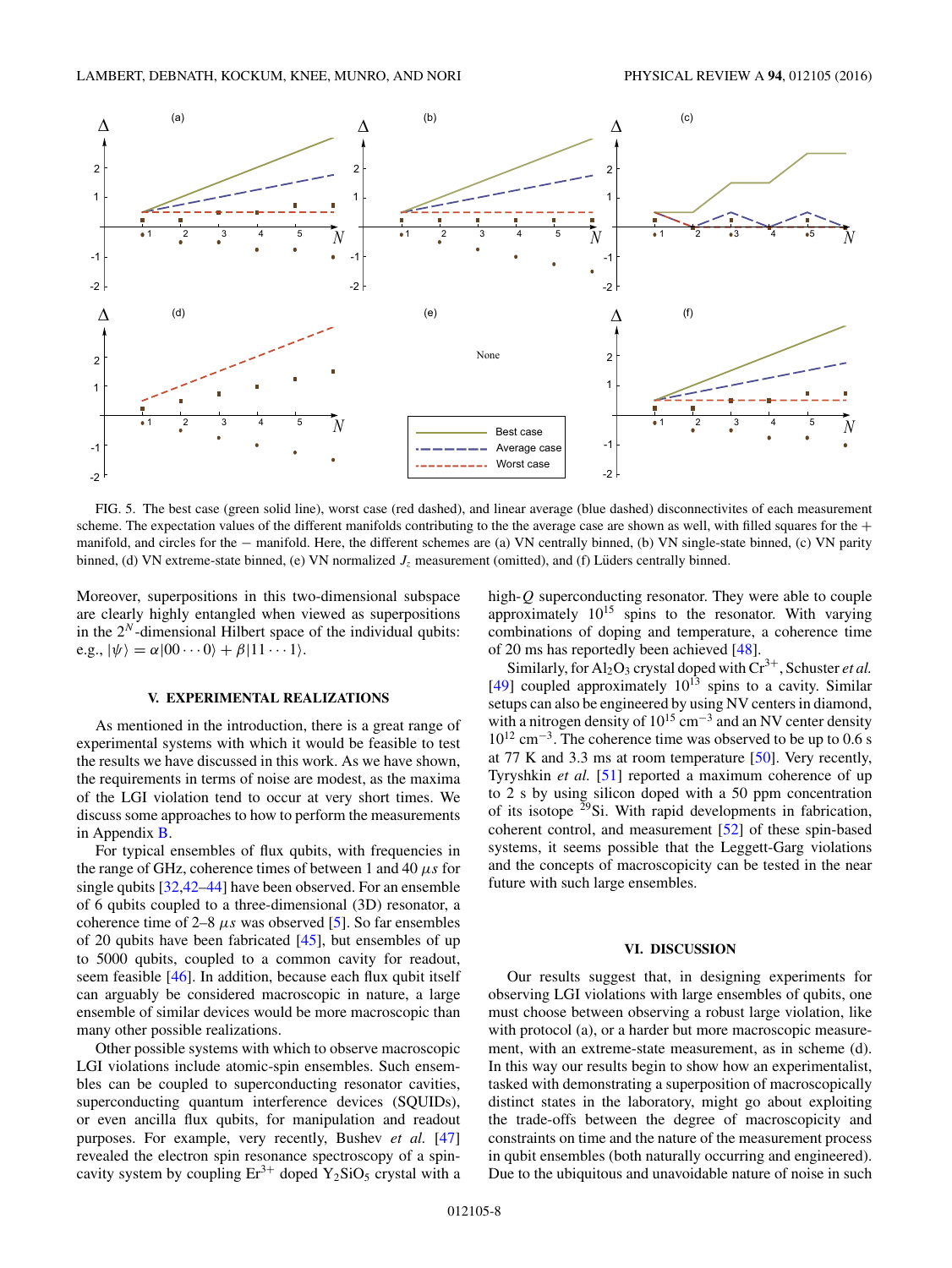<span id="page-8-0"></span>ensembles, the conclusions we draw concerning the optimal measurement protocol become all the more relevant.

Lastly, given the realistic parameters we used in our model, we predict that *a violation of the Leggett-Garg inequality in an ensemble of between*  $N = 10^8$  *and*  $10^{13}$  *NV centers, or several thousand flux qubits, should be possible in the near future*. Readout times of flux qubits have been performed on the timescale of 140 ns with 99*.*8% fidelity [\[53\]](#page-12-0), which can be improved with alternative measurement techniques [\[54\]](#page-12-0) (see Appendix  $\bf{B}$ ). Because of the robustness to noise, scheme (a) is our recommendation. However, a more ambitious experiment using protocol (d) should also be possible in some systems, as long as the collective and individual qubit dissipation rates could be reduced. Then, coherence between states of unprecedented macroscopic distinctness could be possible.

## **ACKNOWLEDGMENTS**

We thank Clive Emary and Yuichiro Matsuzaki for helpful feedback. This work is partially supported by the RIKEN iTHES Project, the MURI Center for Dynamic Magneto-Optics via the AFOSR award number FA9550-14-1-0040, the IMPACT program of JST, and a Grant-in-Aid for Scientific Research (A). N.L. is partially supported by the FY2015 Incentive Research Project. A.F.K. acknowledges support from a JSPS Postdoctoral Fellowship for Overseas Researchers. G.C.K. was supported by the Royal Commission for the Exhibition of 1851. K.D. was supported by the RIKEN-IPA program. F.N. and N.L. acknowledge the support of a grant from the John Templeton Foundation.

## **APPENDIX A: ANALYTICAL RESULTS**

In this Appendix, we derive expressions for the LG parameter *K* for our measurement schemes. We begin by rewriting the correlation functions in *K* as sums of matrix elements for the time-evolution operator, then calculate these matrix elements for the Hamiltonian of our system, and finally perform further simplifications, where possible, for the different measurement schemes. Note that, in the following, we set  $\hbar = 1$  for notational simplicity.

### **1. Correlation functions**

We consider the LG parameter from Eq.  $(1)$ , repeated here for convenience,

$$
K = C_{21} + C_{32} - C_{31}.
$$
 (A1)

Here, the correlation functions are

$$
C_{ba} = \langle Q(t_b)Q(t_a)\rangle, \tag{A2}
$$

where  $t_b > t_a$  and Q is a measurement result that can take the values  $\pm 1$ , apart from the normalized  $J_z$  measurement, where *Q* takes values in the range  $\{-1,1\}$ .

We treat our ensemble of *N* qubits as a large spin of magnitude  $j = \frac{N}{2}$ . Starting in the state  $\rho(0) = |j\rangle\langle j|$  (we are only writing the quantum number *m* in the kets here), performing measurements with results *qm* and projection operators  $\Pi_m = |m\rangle\langle m|$ , and writing the time evolution between measurements in Eq. [\(6\)](#page-3-0) as a unitary evolution,

$$
\rho(t) = U(t - t_0)\rho(t_0) \equiv U(t, t_0)\rho(t_0)U^{\dagger}(t, t_0), \text{ we obtain}
$$
  
\n
$$
\langle Q(t_b)Q(t_a) \rangle = \sum_{n,m} q_n q_m \text{tr}[\Pi_m U(t_b, t_a)\Pi_n U(t_a, 0)\rho(0)
$$
  
\n
$$
\times U^{\dagger}(t_a, 0)\Pi_n U^{\dagger}(t_b, t_a)\Pi_m]
$$
  
\n
$$
= \sum_{n,m} q_n q_m \langle m|U(t_b, t_a)|n \rangle \langle n|U(t_a, 0)|j \rangle \langle j|
$$
  
\n
$$
\times U^{\dagger}(t_a, 0)|n \rangle \langle n|U^{\dagger}(t_b, t_a)|m \rangle
$$
  
\n
$$
= \sum_{n,m} q_n q_m |\langle m|U(t_b, t_a)|n \rangle|^2 |\langle n|U(t_a, 0)|j \rangle|^2,
$$
  
\n(A3)

where we used  $\langle a|O|b\rangle = \langle b|O^{\dagger}|a\rangle^{\dagger}$  in the last step.

We consider the case  $t_1 = 0$ ,  $t_2 = \tau$ , and  $t_3 = 2\tau$ . Then, with the abbreviated notation  $U(t,t_0) = U(t - t_0)$ , we obtain from Eq.  $(A3)$  the three correlation functions

$$
C_{21} = q_j \sum_{m} q_m |\langle m| U(\tau) |j\rangle|^2, \tag{A4}
$$

$$
C_{31} = q_j \sum_{m} q_m |\langle m| U(2\tau) |j\rangle|^2, \tag{A5}
$$

$$
C_{32} = \sum_{n,m} q_n q_m |\langle m| U(\tau) |n \rangle|^2 |\langle n| U(\tau) |j \rangle|^2. \quad (A6)
$$

Depending on the choice of  $q_m$  and  $\tau$ , these expressions may be simplified further.

#### **2. Matrix elements**

From Eq. [\(2\)](#page-1-0), we have that our giant spin evolves under the Hamiltonian

$$
H = \Omega J_x,\tag{A7}
$$

and the time evolution operator is thus

$$
U(\tau) = \exp(-i J_x \Omega \tau), \tag{A8}
$$

which represents a rotation of the spin. The matrix elements for general spin rotations, parametrized by the Euler angles *α, β, γ,* is given by the Wigner *D* matrix [\[55\]](#page-12-0),

$$
D_{m,m'}^{(j)}(\alpha,\beta,\gamma) = \langle j,m'|e^{-iJ_z\alpha}e^{-iJ_y\beta}e^{-iJ_z\gamma}|j,m\rangle
$$
  
= 
$$
e^{-i(m'\alpha+m\gamma)}\langle j,m'|e^{-iJ_y\beta}|j,m\rangle
$$
  
= 
$$
e^{-i(m'\alpha+m\gamma)}d_{m,m'}^{(j)}(\beta),
$$
 (A9)

where the small *d* matrix is

$$
d_{m,m'}^{(j)}(\beta) = \sum_{k} (-1)^{k-m+m'} \times \frac{\sqrt{(j+m)!(j-m)!(j+m')!(j-m')!}}{(j+m-k)!k!(j-k-m')!(k-m+m')!} \times \left[\cos\left(\frac{\beta}{2}\right)\right]^{2j-2k+m-m'} \left[\sin\left(\frac{\beta}{2}\right)\right]^{2k-m+m'} .
$$
\n(A10)

Here, the sum is over all *k* such that none of the factorials in the denominator are evaluated for negative numbers.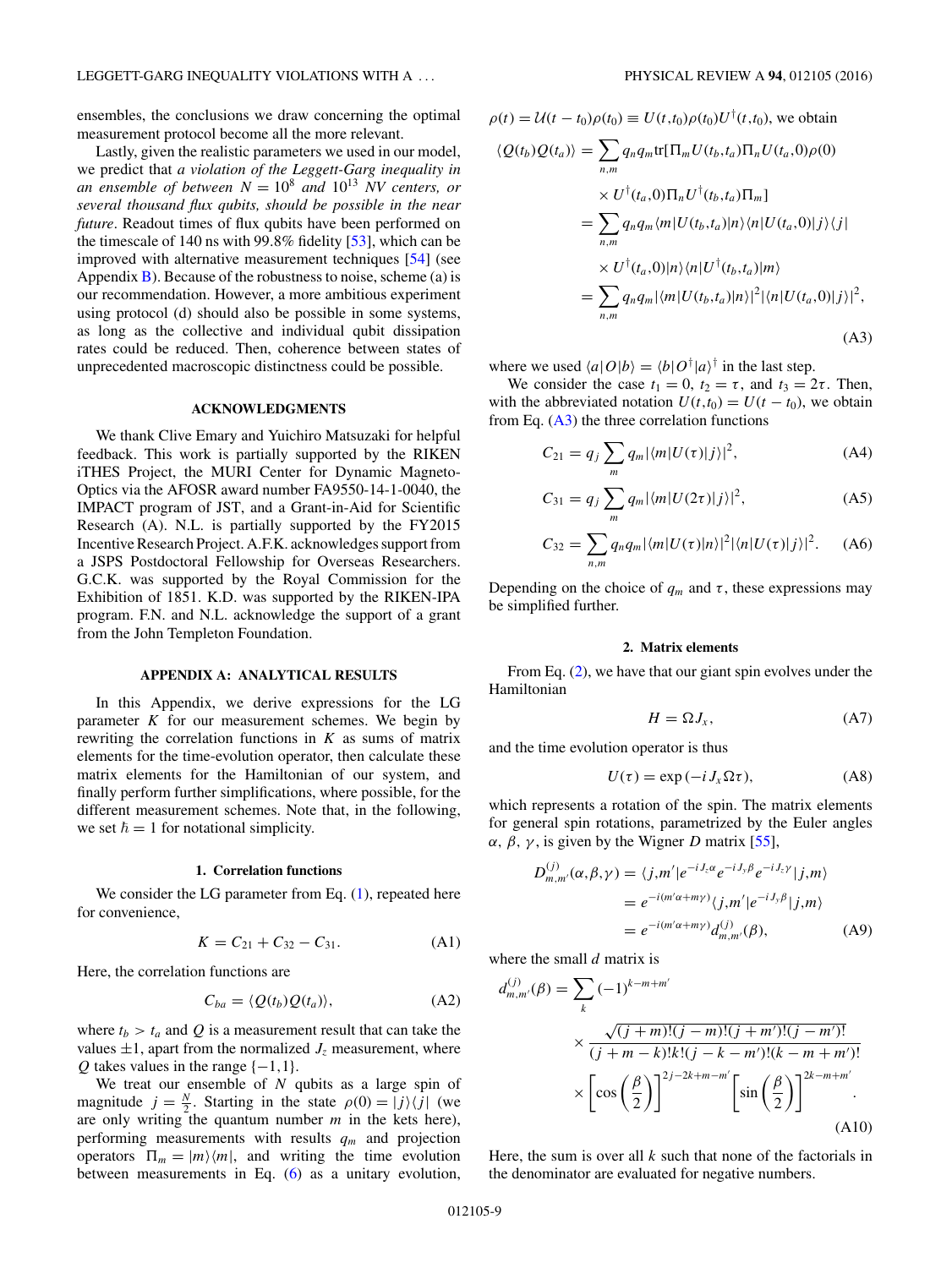In our case, we have a rotation around the *x* axis by an angle  $\Omega \tau$ . This can be decomposed into rotations around the *z* axis and a rotation around the *y* axis by the same angle *τ* . Since we only need the absolute-value squared of the matrix element  $D_{m,m'}^{(j)}(\alpha,\beta,\gamma)$  to calculate the correlation functions, it suffices to evaluate

$$
\begin{split} |\langle m|\exp\left(-i\,J_{x}\Omega\tau\right)|n\rangle|^{2} \\ &= \left|d_{n,m}^{(j)}(\Omega\tau)\right|^{2} \\ &= \left|\sum_{k}(-1)^{k}\frac{\sqrt{(j+n)!(j-n)!(j+m)!(j-m)!}}{(j+n-k)!k!(j-k-m)!(k-n+m)!} \right|^{2} \\ &\times\left[\cos\left(\frac{\Omega\tau}{2}\right)\right]^{2j-2k+n-m}\left[\sin\left(\frac{\Omega\tau}{2}\right)\right]^{2k-n+m} \end{split} \tag{A11}
$$

The sum over *k* simplifies to fewer terms in a few special cases, where *n* and/or *m* equals  $\pm j$ . Some of these cases are relevant for the different measurement schemes we consider, so we calculate them below. However, first of all, we note the restrictions on  $k$  in the general expression above: from the terms in the denominator we derive the conditions  $k \leq j + n$ ,  $k \geq 0, k \leq j - m$ , and  $k \geq n - m$ , which means that the sum goes over all *k* in the interval max $(0, n - m) \le k \le \min(j - m)$  $m, j + n$ ).

For the case  $n = j$ , the restrictions on k mean that only  $k = j - m$  contributes to the sum. We obtain

$$
|\langle m|\exp\left(-i J_x \Omega \tau\right)|j\rangle|^2 = \binom{2j}{j+m} \left[\cos\left(\frac{\Omega \tau}{2}\right)\right]^{2(j+m)} \times \left[\sin\left(\frac{\Omega \tau}{2}\right)\right]^{2(j-m)}, \quad \text{(A12)}
$$

where we used  $\binom{a}{b} = a!/[b!(a-b)!]$ .

From the above, we can immediately compute the evenmore-special cases  $n = j, m = \pm j$ :

$$
|\langle j|\exp(-i J_x \Omega \tau)|j\rangle|^2 = \left[\cos\left(\frac{\Omega \tau}{2}\right)\right]^{4j}, \quad \text{(A13)}
$$

$$
|\langle -j|\exp(-i J_x \Omega \tau)|j\rangle|^2 = \left[\sin\left(\frac{\Omega \tau}{2}\right)\right]^{4j}.
$$
(A14)

Finally, we also consider the case  $n = -j$ , for which we see that only  $k = 0$  contributes to the sum. We thus get

$$
|\langle m|\exp(-i J_x \Omega \tau)| - j \rangle|^2 = \binom{2j}{j+m} \left[ \cos\left(\frac{\Omega \tau}{2}\right) \right]^{2(j-m)} \times \left[ \sin\left(\frac{\Omega \tau}{2}\right) \right]^{2(j+m)}, \quad \text{(A15)}
$$

and in the more-specialized cases with  $m = \pm j$ , the result is

$$
|\langle j|\exp(-i J_x \Omega \tau)| - j \rangle|^2 = \left[\sin\left(\frac{\Omega \tau}{2}\right)\right]^{4j}, \quad \text{(A16)}
$$

$$
|\langle -j|\exp(-i J_x \Omega \tau)| - j \rangle|^2 = \left[\cos\left(\frac{\Omega \tau}{2}\right)\right]^{4j}.
$$
(A17)

### **3. Evaluating** *K* **for the different measurement schemes**

#### *a. von Neumann centrally binned*

For this scheme, we use  $q_{m\geqslant0} = +1$  and  $q_{m<0} = -1$ . In this case, inserting the matrix elements calculated in Sec. [A 2](#page-8-0) into Eqs.  $(A4)$ – $(A6)$  gives

$$
C_{21} = \sum_{m} q_m \binom{2j}{j+m} \left[ \cos \left( \frac{\Omega \tau}{2} \right) \right]^{2(j+m)} \left[ \sin \left( \frac{\Omega \tau}{2} \right) \right]^{2(j-m)},
$$
\n(A18)\n
$$
C_{31} = \sum_{m} q_m \binom{2j}{j+m} \left[ \cos \left( \Omega \tau \right) \right]^{2(j+m)} \left[ \sin \left( \Omega \tau \right) \right]^{2(j-m)},
$$
\n(A19)

$$
C_{32} = \sum_{n,m} q_n q_m \binom{2j}{j+n} \left[ \cos \left( \frac{\Omega \tau}{2} \right) \right]^{2(j+n)} \left[ \sin \left( \frac{\Omega \tau}{2} \right) \right]^{2(j-n)}
$$

$$
\times \left| \frac{\sum_{k=\max(0,n-m)}^{\min(j-m,j+n)} (-1)^k \frac{\sqrt{(j+n)!(j-n)!(j+m)!(j-m)!}}{(j+n-k)!k!(j-k-m)!(k-n+m)!}}{\times \left[ \cos \left( \frac{\Omega \tau}{2} \right) \right]^{2j-2k+n-m} \left[ \sin \left( \frac{\Omega \tau}{2} \right) \right]^{2k-n+m}} \right|^2.
$$
(A20)

and the Leggett-Garg parameter *K* is thus

$$
K = \sum_{m} q_{m} {2j \choose j+m} \left\{ \left[ \cos \left( \frac{\Omega \tau}{2} \right) \right]^{2(j+m)} \left[ \sin \left( \frac{\Omega \tau}{2} \right) \right]^{2(j-m)} \right\}
$$

$$
\times \left( 1 + \sum_{n} q_{n} \left| \sum_{k=\max(0,m-n)}^{\min(j-n,j+m)} (-1)^{k} \frac{\sqrt{(j+m)!(j-m)!(j+n)!(j-n)!}}{(j+m-k)!k!(j-k-n)!(k-m+n)!} \right|
$$

$$
\times \left[ \cos \left( \frac{\Omega \tau}{2} \right) \right]^{2j-2k+m-n} \left[ \sin \left( \frac{\Omega \tau}{2} \right) \right]^{2k-m+n} \left|^{2} \right] - \left[ \cos (\Omega \tau) \right]^{2(j+m)} \left[ \sin (\Omega \tau) \right]^{2(j-m)} \right\}.
$$
(A21)

The value of *K* is plotted as a function of  $\Omega \tau$  in Fig. [2\(a\).](#page-3-0) The maximum for *K* seems to be reached around  $\Omega \tau = \pi/4$ . Plugging this value into Eq. [\(A22\)](#page-10-0) unfortunately does not give any significant simplifications.

### *b. von Neumann single-state binning*

This measurement scheme, where  $q_m = 1 - 2\delta_{m,-i}$ , was used by Budroni and Emary [\[21\]](#page-11-0). The formula we have for *K* in Eq. [\(A22\)](#page-10-0) applies here too and is used to plot *K* as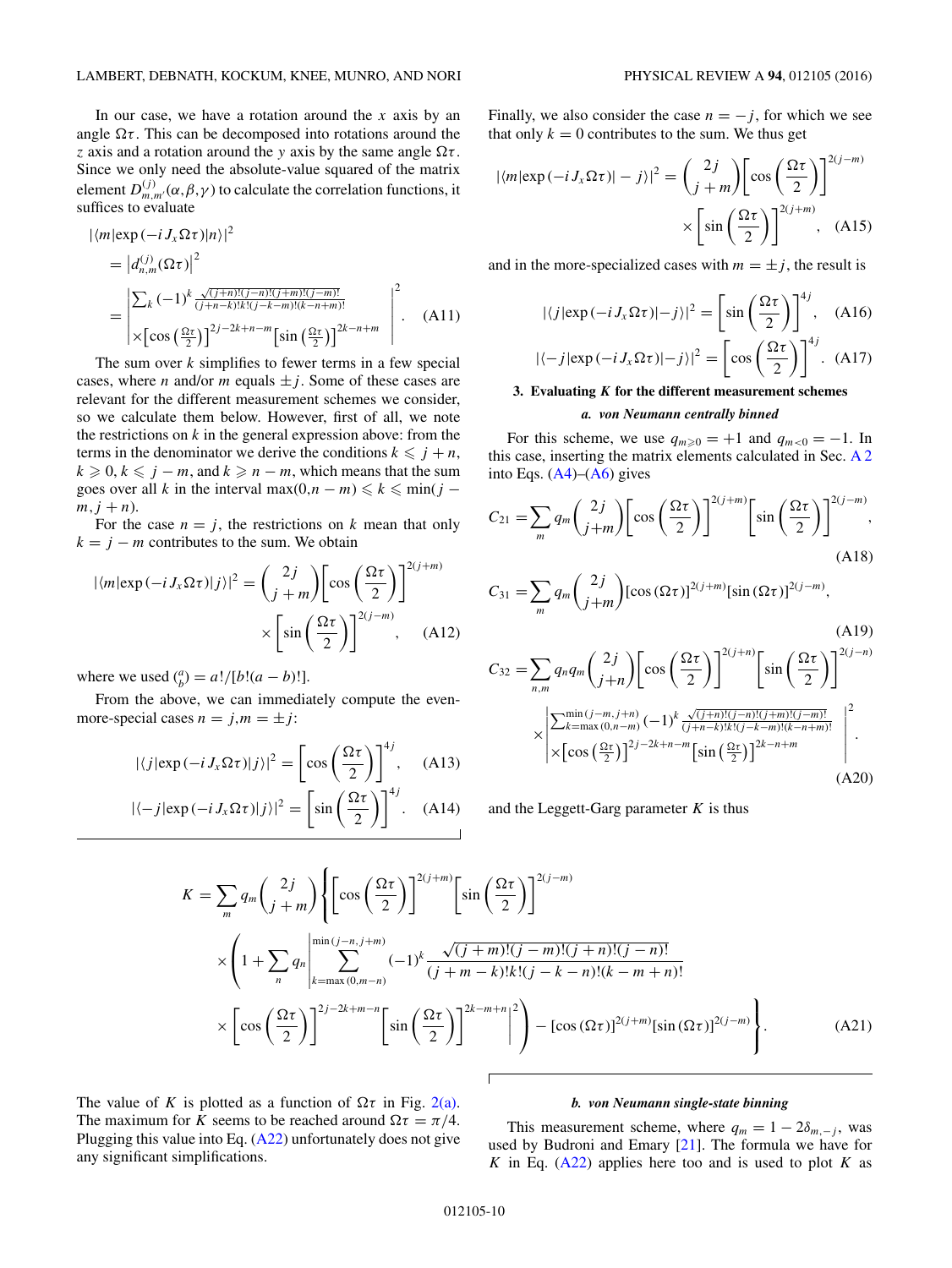<span id="page-10-0"></span>a function of  $\Omega \tau$  for this scheme in Fig. [2\(b\).](#page-3-0) In this case, the maximum is reached around  $\Omega \tau = \pi/2$ , which allows for some simplifications. Furthermore, this form of  $q_m$  allows one to simplify all the sums using the resolution of identity, and in the end one only needs the matrix elements where *n* and *m* are  $\pm j$ . As shown in the Appendix of Ref. [\[21\]](#page-11-0), this leads to a simple analytical formula for the maximum value of *K* for large spins:

$$
K_{\text{max}} = 3 - \sqrt{\frac{2}{\pi j}},\tag{A22}
$$

which approaches three when  $j \to \infty$ .

### *c. von Neumann parity binning*

For parity binning, we use  $q_m = +1$  for  $m = j, j - 2, j - 1$ 4*,...* and *qm* = −1 for *m* = *j* − 1*,j* − 3*,j* − 5*,...*. The result from Eq. (A22) applies for this scheme as well and is used to plot *K* as a function of  $\Omega \tau$  in Fig. [2\(c\).](#page-3-0) The maximum for *K* seems to be reached close to  $\Omega \tau = 0$  for large *N*. Even if we can expand the trigonometric parts of *K* around this point, the large sums still remain and further analytical simplifications remain out of reach.

#### *d. von Neumann extreme-state binning*

In this scheme, all runs of the experiment resulting in  $m \neq \pm j$  are discarded. The remaining cases are assigned the measurement results  $q_j = +1$ ,  $q_{-j} = -1$ . This considerably simplifies the sums in Eqs.  $(A4)$ – $(A6)$ . By using the matrix elements calculated in the previous section, we obtain

$$
C_{21} = q_j \sum_{m} q_m |\langle m| U(\tau) |j\rangle|^2
$$
  
=  $|\langle j| U(\tau) |j\rangle|^2 - |\langle -j| U(\tau) |j\rangle|^2$   
=  $\left[\cos\left(\frac{\Omega \tau}{2}\right)\right]^{4j} - \left[\sin\left(\frac{\Omega \tau}{2}\right)\right]^{4j}$ . (A23)

*C*<sub>31</sub> is simply *C*<sub>21</sub> with *τ* replaced by 2*τ* :

$$
C_{31} = [\cos(\Omega \tau)]^{4j} - [\sin(\Omega \tau)]^{4j}.
$$
 (A24)

The calculation for  $C_{32}$  is similar to that for  $C_{21}$  and gives

$$
C_{32} = \left[\cos\left(\frac{\Omega\tau}{2}\right)\right]^{8j} - \left[\sin\left(\frac{\Omega\tau}{2}\right)\right]^{8j}.\tag{A25}
$$

Thus, the Leggett-Garg parameter *K* becomes

$$
K = \left[\cos\left(\frac{\Omega\tau}{2}\right)\right]^{4j} - \left[\sin\left(\frac{\Omega\tau}{2}\right)\right]^{4j} + \left[\cos\left(\frac{\Omega\tau}{2}\right)\right]^{8j} - \left[\sin\left(\frac{\Omega\tau}{2}\right)\right]^{8j} - \left[\cos(\Omega\tau)\right]^{4j} + \left[\sin(\Omega\tau)\right]^{4j}.
$$
 (A26)

The value of *K* is plotted as a function of  $\Omega \tau$  for this scheme in Fig. [2\(d\).](#page-3-0) We note that, as *N* increases, the maximum of *K* decreases and occurs close to  $\Omega \tau = 0$ . To find the asymptotic behavior of  $K_{\text{max}}$ , we can try to expand  $K$  for small values of  $Ωτ$ . However, the terms of order  $2n$  in  $Ωτ$  in that expansion have coefficients proportional to  $j<sup>n</sup>$ , which prevents us from finding an approximate asymptote when  $j \to \infty$ . Fortunately, the simple formula for  $K$  allows for numerical investigations for very large *j*, which indicate that  $K_{\text{max}} \rightarrow 1.055$  in the limit of many qubits.

#### *e. von Neumann normalized Jz measurement*

For the normalized  $J_z$  measurement, we use  $q_m = m/j$ . Just like for the VN single-state-binning scheme and the parity-binning scheme, we can use Eq.  $(A22)$  with the new definition of  $q_m$ . The value of *K* is plotted as a function of  $\Omega \tau$  in Fig.  $2(e)$ . The maximum for *K* seems to be reached somewhere between  $\Omega \tau = \pi/8$  and  $\Omega \tau = \pi/4$  for large *N*. Further analytical simplifications to find the asymptotic behavior of *K*max are not possible here.

# *f. Dichotomic measurement with the Lüders state-update rule*

This scheme is different from the rest in that the system is not projected onto a single-spin eigenstate after a measurement but onto a large superposition of spin eigenstates [see Eq. [\(8\)](#page-6-0)]. Thus, if we calculate the correlation functions as in Eq. [\(A3\)](#page-8-0), we are left with a large number of sums, which are not amenable to analytical simplifications.

### **APPENDIX B: CAVITY-BASED MEASUREMENTS**

One of the advantages of the large ensembles of flux qubits or spin ensembles we outlined in Sec. [V](#page-7-0) is that the collective large-spin degree of freedom can be read out with a range of well-developed techniques typically used for the purposes of quantum information protocols or quantum simulation. For example, one may couple the ensemble to a common microwave transmission-line cavity mode [\[53,54\]](#page-12-0), leading to a dispersive interaction between the ensemble and measurement-cavity system, similar to that derived for a large spin in Ref. [\[56\]](#page-12-0).

However, this is not ideal for our purposes, because the dispersive interaction term is only the lowest order in perturbation theory, and higher-order terms would constitute an invasive or clumsy measurement of the cavity onto the ensemble, which we wish to avoid. One should also note that, in making the dispersive transformation discussed in Ref. [\[56\]](#page-12-0), the ensemble's collective interaction with the cavity creates an additional spin-spin coupling term, mediated by virtual-excitation exchange with the cavity, which gives rise to a spin squeezing  $J_+J_-$  term in the large-spin basis. This, along with a cavity-induced superradiant decay of the large spin, similar to the collective dissipation term  $\Gamma_L$  we used in the examples earlier, constitutes an additional unwanted backaction during the measurement process.

If one wished to proceed with this approach in any case, one could probe the cavity with a weak field at a single frequency and thus check whether the ensemble is in just one state, or not that state, directly realizing a hybrid of scheme (b) with the Lüders postmeasurement rule, as in scheme  $(f)$ . Alternatively, one can observe the quadrature phase shift of the cavity field, whose phase and magnitude depend on the *Jz* value of the ensemble. Both approaches may become more difficult as *N* is increased, however, as the signal to noise (SNR) ratio diminishes (the quadrature displacements of each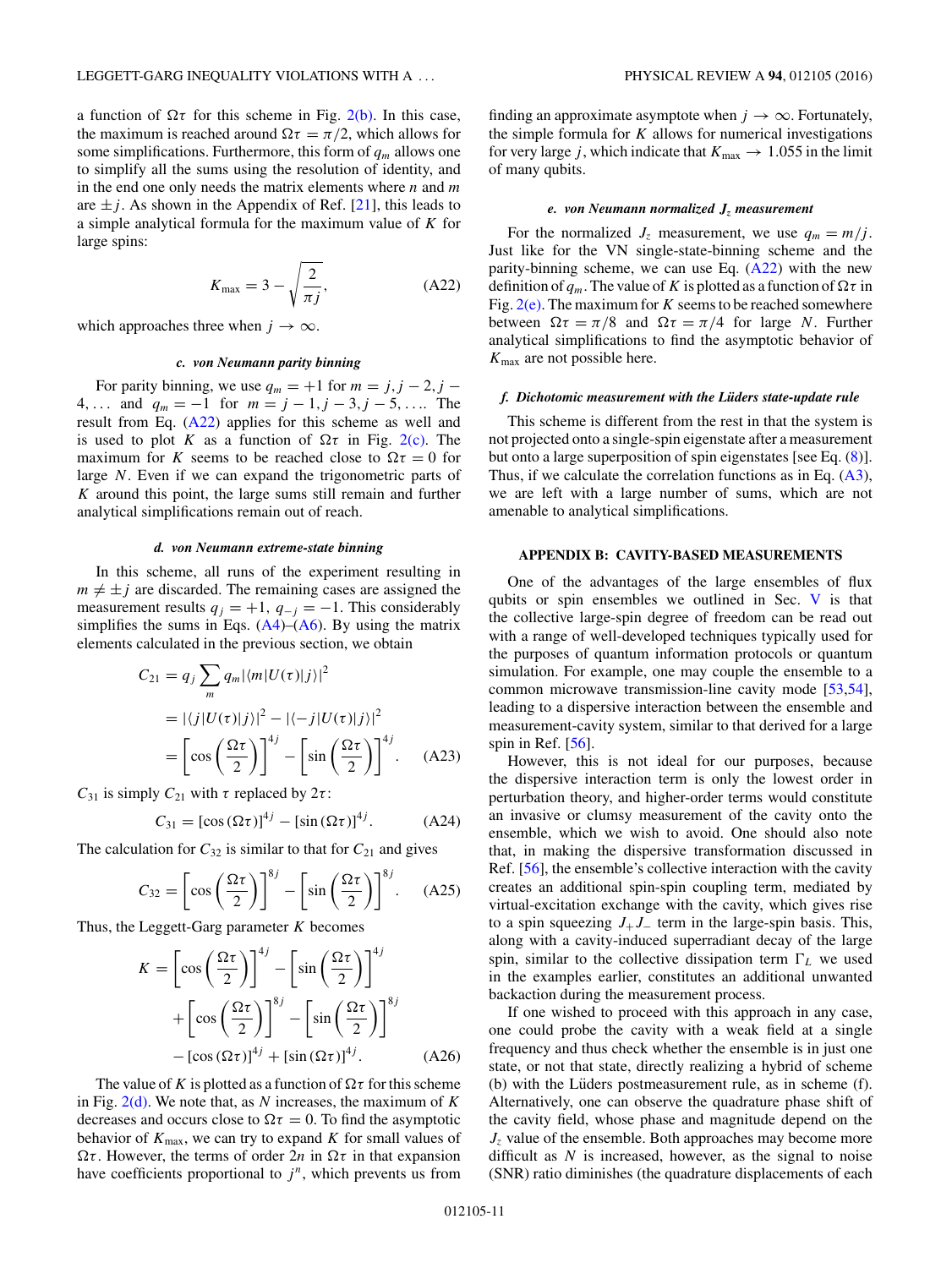<span id="page-11-0"></span>possible outcome become difficult to distinguish). This would require a decrease in the cavity broadening as *N* increases to maintain the same SNR. However, this is further restricted because both approaches require a readout of the cavity faster than the ensemble decay time, and without overly populating the cavity itself, the combination of which limits how small the cavity broadening can be.

As an alternative to this dispersive-readout approach one could engineer a time-dependent longitudinal coupling to the cavity and realize fast measurement of the ensemble without either undue disturbance, unwanted spin-spin couplings, or collective superradiance [\[54\]](#page-12-0). In addition, the speed of the normal dispersive readout scheme is limited by the perturbative nature of the dispersive interaction; as mentioned above, if the coupling is made stronger, or the number of photons in the cavity is too high, for example, higher-order contributions can lead to unwanted excitation exchange between cavity and ensemble, lessening the impact of the observation of any violation of the LGI. In this longitudinal scheme (see

- [1] E. Schrödinger, Die gegenwärtige situation in der quantenmechanik, [Naturwissenschaften](http://dx.doi.org/10.1007/BF01491914) **[23](http://dx.doi.org/10.1007/BF01491914)**, [823](http://dx.doi.org/10.1007/BF01491914) [\(1935\)](http://dx.doi.org/10.1007/BF01491914).
- [2] J. S. Bell, On the Einstein Podolsky Rosen paradox, Physics **1**, 195 (1964).
- [3] A. J. Leggett and A. Garg, Quantum Mechanics Versus Macro[scopic Realism: Is the Flux There When Nobody Looks?,](http://dx.doi.org/10.1103/PhysRevLett.54.857) Phys. Rev. Lett. **[54](http://dx.doi.org/10.1103/PhysRevLett.54.857)**, [857](http://dx.doi.org/10.1103/PhysRevLett.54.857) [\(1985\)](http://dx.doi.org/10.1103/PhysRevLett.54.857).
- [4] C. Emary, N. Lambert, and F. Nori, Leggett-Garg inequalities, [Rep. Prog. Phys.](http://dx.doi.org/10.1088/0034-4885/77/1/016001) **[77](http://dx.doi.org/10.1088/0034-4885/77/1/016001)**, [016001](http://dx.doi.org/10.1088/0034-4885/77/1/016001) [\(2014\)](http://dx.doi.org/10.1088/0034-4885/77/1/016001).
- [5] M. Stern, G. Catelani, Y. Kubo, C. Grezes, A. Bienfait, D. Vion, D. Esteve, and P. Bertet, Flux Qubits with Long Coherence Times for Hybrid Quantum Circuits, [Phys. Rev. Lett.](http://dx.doi.org/10.1103/PhysRevLett.113.123601) **[113](http://dx.doi.org/10.1103/PhysRevLett.113.123601)**, [123601](http://dx.doi.org/10.1103/PhysRevLett.113.123601) [\(2014\)](http://dx.doi.org/10.1103/PhysRevLett.113.123601).
- [6] J. Q. You and F. Nori, Atomic physics and quantum optics using superconducting circuits, [Nature \(London\)](http://dx.doi.org/10.1038/nature10122) **[474](http://dx.doi.org/10.1038/nature10122)**, [589](http://dx.doi.org/10.1038/nature10122) [\(2011\)](http://dx.doi.org/10.1038/nature10122).
- [7] J. M. Chow, L. DiCarlo, J. M. Gambetta, A. Nunnenkamp, L. S. Bishop, L. Frunzio, M. H. Devoret, S. M. Girvin, and R. J. Schoelkopf, Detecting highly entangled states with a joint qubit readout, [Phys. Rev. A](http://dx.doi.org/10.1103/PhysRevA.81.062325) **[81](http://dx.doi.org/10.1103/PhysRevA.81.062325)**, [062325](http://dx.doi.org/10.1103/PhysRevA.81.062325) [\(2010\)](http://dx.doi.org/10.1103/PhysRevA.81.062325).
- [8] M. E. Goggin, M. P. Almeida, M. Barbieri, B. P. Lanyon, J. L. O'Brien, A. G. White, and G. J. Pryde, Violation of the Leggett-Garg inequality with weak measurements of photons, [Proc. Natl. Acad. Sci. U.S.A.](http://dx.doi.org/10.1073/pnas.1005774108) **[108](http://dx.doi.org/10.1073/pnas.1005774108)**, [1256](http://dx.doi.org/10.1073/pnas.1005774108) [\(2011\)](http://dx.doi.org/10.1073/pnas.1005774108).
- [9] G. C. Knee, S. Simmons, E. M. Gauger, J. J. L. Morton, H. Riemann, N. V. Abrosimov, P. Becker, H.-J. Pohl, K. M. Itoh, M. L. W. Thewalt, G. A. D. Briggs, and S. C. Benjamin, Violation of a Leggett-Garg inequality with ideal non-invasive measurements, [Nat. Commun.](http://dx.doi.org/10.1038/ncomms1614) **[3](http://dx.doi.org/10.1038/ncomms1614)**, [606](http://dx.doi.org/10.1038/ncomms1614) [\(2012\)](http://dx.doi.org/10.1038/ncomms1614).
- [10] A. Palacios-Laloy, F. Mallet, F. Nguyen, P. Bertet, D. Vion, D. Esteve, and A. N. Korotkov, Experimental violation of a Bell's inequality in time with weak measurement, [Nat. Phys.](http://dx.doi.org/10.1038/nphys1641) **[6](http://dx.doi.org/10.1038/nphys1641)**, [442](http://dx.doi.org/10.1038/nphys1641) [\(2010\)](http://dx.doi.org/10.1038/nphys1641).
- [11] C. Robens, W. Alt, D. Meschede, C. Emary, and A. Alberti, Ideal Negative Measurements in Quantum Walks Disprove Theories Based on Classical Trajectories, [Phys. Rev. X](http://dx.doi.org/10.1103/PhysRevX.5.011003) **[5](http://dx.doi.org/10.1103/PhysRevX.5.011003)**, [011003](http://dx.doi.org/10.1103/PhysRevX.5.011003) [\(2015\)](http://dx.doi.org/10.1103/PhysRevX.5.011003).

Ref. [\[54\]](#page-12-0) for details of the single-spin case), when applied to a multilevel system one must look at *both* the direction of the cavity quadrature displacement and the amplitude of that displacement to distinguish the different sublevels of the large spin. In addition, one must decrease the cavity dissipation as *N* is increased. However, in this case, one can *a priori* perform faster readout, and thus this is less of a concern. Thus, we conclude that, despite the engineering difficulties associated with generating a longitudinal timedependant coupling, this approach to measuring the ensemble seems superior for our purposes than the normal dispersive approach.

While the above approaches may work well for an ensemble of flux qubits, for NV centers an alternative measurement scheme involves coupling the ensemble to a large SQUID or flux qubit [\[57](#page-12-0)[,58\]](#page-13-0), where large dispersive coupling arises naturally [\[59,60\]](#page-13-0), not as an approximation to a full transverse coupling, thus circumventing the issue of unwanted backaction and large collective decay.

- [12] G.-Y. Chen, N. Lambert, C.-M. Li, Y.-N. Chen, and F. Nori, Delocalized single-photon Dicke states and the Leggett-Garg inequality in solid-state systems, [Sci. Rep.](http://dx.doi.org/10.1038/srep00869) **[2](http://dx.doi.org/10.1038/srep00869)**, [869](http://dx.doi.org/10.1038/srep00869) [\(2012\)](http://dx.doi.org/10.1038/srep00869).
- [13] J. G. E. Harris, D. D. Awschalom, K. D. Maranowski, and A. C. Gossard, Fabrication and characterization of 100-nm-thick GaAs cantilevers, [Rev. Sci. Instrum.](http://dx.doi.org/10.1063/1.1147250) **[67](http://dx.doi.org/10.1063/1.1147250)**, [3591](http://dx.doi.org/10.1063/1.1147250) [\(1996\)](http://dx.doi.org/10.1063/1.1147250).
- [14] P. Treutlein, D. Hunger, S. Camerer, T. W. Hänsch, and J. Reichel, Bose-Einstein Condensate Coupled to a Nanomechanical Resonator on an Atom Chip, [Phys. Rev. Lett.](http://dx.doi.org/10.1103/PhysRevLett.99.140403) **[99](http://dx.doi.org/10.1103/PhysRevLett.99.140403)**, [140403](http://dx.doi.org/10.1103/PhysRevLett.99.140403) [\(2007\)](http://dx.doi.org/10.1103/PhysRevLett.99.140403).
- [15] J. C. Sankey, C. Yang, B. M. Zwickl, A. M. Jayich, and J. G. E. Harris, Strong and tunable nonlinear optomechanical coupling in a low-loss system, [Nat. Phys.](http://dx.doi.org/10.1038/nphys1707) **[6](http://dx.doi.org/10.1038/nphys1707)**, [707](http://dx.doi.org/10.1038/nphys1707) [\(2010\)](http://dx.doi.org/10.1038/nphys1707).
- [16] N. Lambert, R. Johansson, and F. Nori, Macrorealism inequality for optoelectromechanical systems, [Phys. Rev. B](http://dx.doi.org/10.1103/PhysRevB.84.245421) **[84](http://dx.doi.org/10.1103/PhysRevB.84.245421)**, [245421](http://dx.doi.org/10.1103/PhysRevB.84.245421) [\(2011\)](http://dx.doi.org/10.1103/PhysRevB.84.245421).
- [17] A. M. Jayich, J. C. Sankey, B. M. Zwickl, C. Yang, J. D. Thompson, S. M. Girvin, A. A. Clerk, F. Marquardt, and J. G. E. Harris, Dispersive optomechanics: a membrane inside a cavity, [New J. Phys.](http://dx.doi.org/10.1088/1367-2630/10/9/095008) **[10](http://dx.doi.org/10.1088/1367-2630/10/9/095008)**, [095008](http://dx.doi.org/10.1088/1367-2630/10/9/095008) [\(2008\)](http://dx.doi.org/10.1088/1367-2630/10/9/095008).
- [18] Z.-L. Xiang, S. Ashhab, J. Q. You, and F. Nori, Hybrid quantum circuits: Superconducting circuits interacting with other quantum systems, [Rev. Mod. Phys.](http://dx.doi.org/10.1103/RevModPhys.85.623) **[85](http://dx.doi.org/10.1103/RevModPhys.85.623)**, [623](http://dx.doi.org/10.1103/RevModPhys.85.623) [\(2013\)](http://dx.doi.org/10.1103/RevModPhys.85.623).
- [19] O. Viehmann, J. von Delft, and F. Marquardt, Superradiant Phase [Transitions and the Standard Description of Circuit QED,](http://dx.doi.org/10.1103/PhysRevLett.107.113602) Phys. Rev. Lett. **[107](http://dx.doi.org/10.1103/PhysRevLett.107.113602)**, [113602](http://dx.doi.org/10.1103/PhysRevLett.107.113602) [\(2011\)](http://dx.doi.org/10.1103/PhysRevLett.107.113602).
- [20] C. Eichler and A. Wallraff, Controlling the dynamic range of a Josephson parametric amplifier, [EPJ Quantum Technol.](http://dx.doi.org/10.1140/epjqt2) **[1](http://dx.doi.org/10.1140/epjqt2)**, [2](http://dx.doi.org/10.1140/epjqt2) [\(2014\)](http://dx.doi.org/10.1140/epjqt2).
- [21] C. Budroni and C. Emary, Temporal Quantum Correlations and [Leggett-Garg Inequalities in Multilevel Systems,](http://dx.doi.org/10.1103/PhysRevLett.113.050401) Phys. Rev. Lett. **[113](http://dx.doi.org/10.1103/PhysRevLett.113.050401)**, [050401](http://dx.doi.org/10.1103/PhysRevLett.113.050401) [\(2014\)](http://dx.doi.org/10.1103/PhysRevLett.113.050401).
- [22] V. V. Dodonov and A. V. Dodonov, QED effects in a cavity with a time-dependent thin semiconductor slab excited by laser pulses, [J. Phys. B: At., Mol. Opt. Phys.](http://dx.doi.org/10.1088/0953-4075/39/15/S20) **[39](http://dx.doi.org/10.1088/0953-4075/39/15/S20)**, [S749](http://dx.doi.org/10.1088/0953-4075/39/15/S20) [\(2006\)](http://dx.doi.org/10.1088/0953-4075/39/15/S20).
- [23] R. E. George, L. M. Robledo, O. J. E. Maroney, M. S. Blok, H. Bernien, M. L. Markham, D. J. Twitchen, J. J. L. Morton, G. A. D. Briggs, and R. Hanson, Opening up three quantum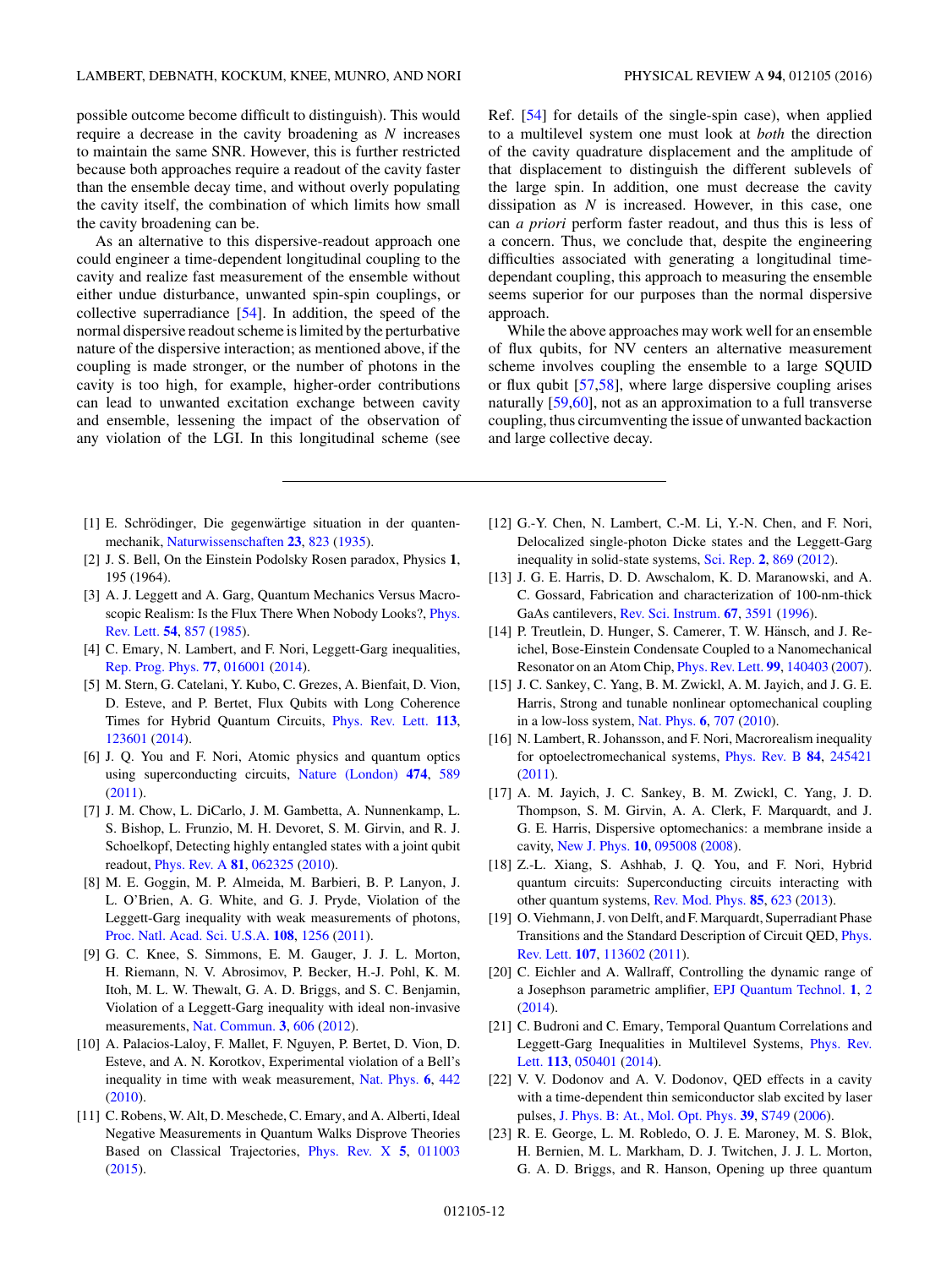<span id="page-12-0"></span>boxes causes classically undetectable wave function collapse, [Proc. Natl. Acad. Sci. U.S.A.](http://dx.doi.org/10.1073/pnas.1208374110) **[110](http://dx.doi.org/10.1073/pnas.1208374110)**, [3777](http://dx.doi.org/10.1073/pnas.1208374110) [\(2013\)](http://dx.doi.org/10.1073/pnas.1208374110).

- [24] C.-M. Li, N. Lambert, Y.-N. Chen, G.-Y. Chen, and F. Nori, Witnessing quantum coherence: from solid-state to biological systems, [Sci. Rep.](http://dx.doi.org/10.1038/srep00885) **[2](http://dx.doi.org/10.1038/srep00885)**, [885](http://dx.doi.org/10.1038/srep00885) [\(2012\)](http://dx.doi.org/10.1038/srep00885).
- [25] J. Kofler and  $\check{C}$ . Brukner, Condition for macroscopic realism beyond the Leggett-Garg inequalities, [Phys. Rev. A](http://dx.doi.org/10.1103/PhysRevA.87.052115) **[87](http://dx.doi.org/10.1103/PhysRevA.87.052115)**, [052115](http://dx.doi.org/10.1103/PhysRevA.87.052115) [\(2013\)](http://dx.doi.org/10.1103/PhysRevA.87.052115).
- [26] C. Budroni, G. Vitagliano, G. Colangelo, R. J. Sewell, O. Gühne, G. Tóth, and M. W. Mitchell, Quantum Nondemolition [Measurement Enables Macroscopic Leggett-Garg Tests,](http://dx.doi.org/10.1103/PhysRevLett.115.200403) Phys. Rev. Lett. **[115](http://dx.doi.org/10.1103/PhysRevLett.115.200403)**, [200403](http://dx.doi.org/10.1103/PhysRevLett.115.200403) [\(2015\)](http://dx.doi.org/10.1103/PhysRevLett.115.200403).
- [27] These examples comprise a rich energy-level structure, and we assume here that two levels have been isolated well from the rest (for example, by applying a magnetic field), so that they are the only relevant states.
- [28] N. Lambert, C. Emary, Y.-N. Chen, and F. Nori, Distinguishing Quantum and Classical Transport Through Nanostructures, [Phys. Rev. Lett.](http://dx.doi.org/10.1103/PhysRevLett.105.176801) **[105](http://dx.doi.org/10.1103/PhysRevLett.105.176801)**, [176801](http://dx.doi.org/10.1103/PhysRevLett.105.176801) [\(2010\)](http://dx.doi.org/10.1103/PhysRevLett.105.176801).
- [29] C. Emary, N. Lambert, and F. Nori, Leggett-Garg inequality in electron interferometers, [Phys. Rev. B](http://dx.doi.org/10.1103/PhysRevB.86.235447) **[86](http://dx.doi.org/10.1103/PhysRevB.86.235447)**, [235447](http://dx.doi.org/10.1103/PhysRevB.86.235447) [\(2012\)](http://dx.doi.org/10.1103/PhysRevB.86.235447).
- [30] T. Fritz, Quantum correlations in the temporal Clauser-Horne-Shimony-Holt (CHSH) scenario, [New J. Phys.](http://dx.doi.org/10.1088/1367-2630/12/8/083055) **[12](http://dx.doi.org/10.1088/1367-2630/12/8/083055)**, [083055](http://dx.doi.org/10.1088/1367-2630/12/8/083055) [\(2010\)](http://dx.doi.org/10.1088/1367-2630/12/8/083055).
- [31] J. J. Halliwell, Leggett-Garg inequalities and no-signaling in time: A quasiprobability approach, [Phys. Rev. A](http://dx.doi.org/10.1103/PhysRevA.93.022123) **[93](http://dx.doi.org/10.1103/PhysRevA.93.022123)**, [022123](http://dx.doi.org/10.1103/PhysRevA.93.022123) [\(2016\)](http://dx.doi.org/10.1103/PhysRevA.93.022123).
- [32] G. C. Knee, K. Kakuyanagi, M.-C. Yeh, Y. Matsuzaki, H. Toida, H. Yamaguchi, A. J. Leggett, and W. J. Munro, A strict experimental test of macroscopic realism in a superconducting flux qubit, [arXiv:1601.03728.](http://arxiv.org/abs/arXiv:1601.03728)
- [33] J. R. Johansson, P. D. Nation, and F. Nori, QuTiP: An open-source Python framework for the dynamics of open quantum systems, [Comput. Phys. Commun.](http://dx.doi.org/10.1016/j.cpc.2012.02.021) **[183](http://dx.doi.org/10.1016/j.cpc.2012.02.021)**, [1760](http://dx.doi.org/10.1016/j.cpc.2012.02.021) [\(2012\)](http://dx.doi.org/10.1016/j.cpc.2012.02.021).
- [34] J. R. Johansson, P. D. Nation, and F. Nori, QuTiP 2: A Python [framework for the dynamics of open quantum systems,](http://dx.doi.org/10.1016/j.cpc.2012.11.019) Comput. Phys. Commun. **[184](http://dx.doi.org/10.1016/j.cpc.2012.11.019)**, [1234](http://dx.doi.org/10.1016/j.cpc.2012.11.019) [\(2013\)](http://dx.doi.org/10.1016/j.cpc.2012.11.019).
- [35] R. H. Dicke, Coherence in spontaneous radiation processes, [Phys. Rev.](http://dx.doi.org/10.1103/PhysRev.93.99) **[93](http://dx.doi.org/10.1103/PhysRev.93.99)**, [99](http://dx.doi.org/10.1103/PhysRev.93.99) [\(1954\)](http://dx.doi.org/10.1103/PhysRev.93.99).
- [36] M. Gross and S. Haroche, Superradiance: An essay on the theory of collective spontaneous emission, [Phys. Rep.](http://dx.doi.org/10.1016/0370-1573(82)90102-8) **[93](http://dx.doi.org/10.1016/0370-1573(82)90102-8)**, [301](http://dx.doi.org/10.1016/0370-1573(82)90102-8) [\(1982\)](http://dx.doi.org/10.1016/0370-1573(82)90102-8).
- [37] G. Lüders, Über die zustandsänderung durch den meßprozeß, Ann. Phys. **8**, 322 (1951).
- [38] G. Lüders, Concerning the state-change due to the measurement process, [Ann. Phys. \(Berlin, Ger.\)](http://dx.doi.org/10.1002/andp.200610207) **[15](http://dx.doi.org/10.1002/andp.200610207)**, [663](http://dx.doi.org/10.1002/andp.200610207) [\(2006\)](http://dx.doi.org/10.1002/andp.200610207).
- [39] J. Kofler and Č. Brukner, Classical World Arising Out of Quantum Physics Under the Restriction of Coarse-Grained Measurements, [Phys. Rev. Lett.](http://dx.doi.org/10.1103/PhysRevLett.99.180403) **[99](http://dx.doi.org/10.1103/PhysRevLett.99.180403)**, [180403](http://dx.doi.org/10.1103/PhysRevLett.99.180403) [\(2007\)](http://dx.doi.org/10.1103/PhysRevLett.99.180403).
- [40] J. Kofler and C. Brukner, Conditions for Quantum Violation of Macroscopic Realism, [Phys. Rev. Lett.](http://dx.doi.org/10.1103/PhysRevLett.101.090403) **[101](http://dx.doi.org/10.1103/PhysRevLett.101.090403)**, [090403](http://dx.doi.org/10.1103/PhysRevLett.101.090403) [\(2008\)](http://dx.doi.org/10.1103/PhysRevLett.101.090403).
- [41] A. J. Leggett, Macroscopic quantum systems and the quantum theory of measurement, [Prog. Theor. Phys. Suppl.](http://dx.doi.org/10.1143/PTPS.69.80) **[69](http://dx.doi.org/10.1143/PTPS.69.80)**, [80](http://dx.doi.org/10.1143/PTPS.69.80) [\(1980\)](http://dx.doi.org/10.1143/PTPS.69.80).
- [42] M. Steffen, S. Kumar, D. P. DiVincenzo, J. R. Rozen, G. A. Keefe, M. B. Rothwell, and M. B. Ketchen, High-Coherence Hybrid Superconducting Qubit, [Phys. Rev. Lett.](http://dx.doi.org/10.1103/PhysRevLett.105.100502) **[105](http://dx.doi.org/10.1103/PhysRevLett.105.100502)**, [100502](http://dx.doi.org/10.1103/PhysRevLett.105.100502) [\(2010\)](http://dx.doi.org/10.1103/PhysRevLett.105.100502).
- [43] A. D. Córcoles, J. M. Chow, J. M. Gambetta, C. Rigetti, J. R. Rozen, G. A. Keefe, M. B. Rothwell, M. B. Ketchen, and M. [Steffen, Protecting superconducting qubits from radiation,](http://dx.doi.org/10.1063/1.3658630) Appl. Phys. Lett. **[99](http://dx.doi.org/10.1063/1.3658630)**, [181906](http://dx.doi.org/10.1063/1.3658630) [\(2011\)](http://dx.doi.org/10.1063/1.3658630).
- [44] F. Yan, S. Gustavsson, A. Kamal, J. Birenbaum, A. P. P. Sears, D. Hover, T. J. Gudmundsen, J. L. Yoder, T. P. Orlando, J. Clarke, A. J. Kerman, and W. D. Oliver, The flux qubit revisited, [arXiv:1508.06299.](http://arxiv.org/abs/arXiv:1508.06299)
- [45] P. Macha, G. Oelsner, J.-M. Reiner, M. Marthaler, S. Andre, G. Schon, U. Hubner, H.-G. Meyer, E. Ill'ichev, and A. V. Ustinov, Implementation of a quantum metamaterial using superconducting qubits, [Nat. Commun.](http://dx.doi.org/10.1038/ncomms6146) **[5](http://dx.doi.org/10.1038/ncomms6146)**, [5146](http://dx.doi.org/10.1038/ncomms6146) [\(2014\)](http://dx.doi.org/10.1038/ncomms6146).
- [46] K. Kakuyanagi, Y. Matsuzaki, C. Deprez, H. Toida, K. Semba, H. Yamaguchi, W. J. Munro, and S. Saito, Observation of collective coupling between an engineered ensemble of macroscopic artificial atoms and a superconducting resonator, [arXiv:1606.04222.](http://arxiv.org/abs/arXiv:1606.04222)
- [47] P. Bushev, A. K. Feofanov, H. Rotzinger, I. Protopopov, J. H. Cole, C. M. Wilson, G. Fischer, A. Lukashenko, and A. V. Ustinov, Ultralow-power spectroscopy of a rare-earth spin ensemble using a superconducting resonator, [Phys. Rev. B](http://dx.doi.org/10.1103/PhysRevB.84.060501) **[84](http://dx.doi.org/10.1103/PhysRevB.84.060501)**, [060501](http://dx.doi.org/10.1103/PhysRevB.84.060501) [\(2011\)](http://dx.doi.org/10.1103/PhysRevB.84.060501).
- [48] T. Böttger, C. W. Thiel, Y. Sun, and R. L. Cone, Optical decoherence and spectral diffusion at  $1.5 \mu m$  in Er<sup>3+</sup> : Y<sub>2</sub>SiO<sub>5</sub> versus magnetic field, temperature, and  $Er<sup>3+</sup>$  concentration, [Phys. Rev. B](http://dx.doi.org/10.1103/PhysRevB.73.075101) **[73](http://dx.doi.org/10.1103/PhysRevB.73.075101)**, [075101](http://dx.doi.org/10.1103/PhysRevB.73.075101) [\(2006\)](http://dx.doi.org/10.1103/PhysRevB.73.075101).
- [49] D. I. Schuster, A. P. Sears, E. Ginossar, L. Di Carlo, L. Frunzio, J. J. L. Morton, H. Wu, G. A. D. Briggs, B. B. Buckley, D. D. Awschalom, and R. J. Schoelkopf, High-Cooperativity Coupling [of Electron-Spin Ensembles to Superconducting Cavities,](http://dx.doi.org/10.1103/PhysRevLett.105.140501) Phys. Rev. Lett. **[105](http://dx.doi.org/10.1103/PhysRevLett.105.140501)**, [140501](http://dx.doi.org/10.1103/PhysRevLett.105.140501) [\(2010\)](http://dx.doi.org/10.1103/PhysRevLett.105.140501).
- [50] N. Bar-Gill, L. M. Pham, A. Jarmola, D. Budker, and R. L. Walsworth, Solid-state electronic spin coherence time approaching one second, [Nat. Commun.](http://dx.doi.org/10.1038/ncomms2771) **[4](http://dx.doi.org/10.1038/ncomms2771)**, [1743](http://dx.doi.org/10.1038/ncomms2771) [\(2013\)](http://dx.doi.org/10.1038/ncomms2771).
- [51] A. M. Tyryshkin, S. Tojo, J. J. L. Morton, H. Riemann, N. V. Abrosimov, P. Becker, H.-J. Pohl, T. Schenkel, M. L W. Thewalt, K. M. Itoh, and S. A. Lyon, Electron spin coherence exceeding seconds in high purity silicon, [Nat. Mater.](http://dx.doi.org/10.1038/nmat3182) **[11](http://dx.doi.org/10.1038/nmat3182)**, [143](http://dx.doi.org/10.1038/nmat3182) [\(2011\)](http://dx.doi.org/10.1038/nmat3182).
- [52] A. Bienfait, J. J. Pla, Y. Kubo, M. Stern, X. Zhou, C. C. Lo, C. D. Weis, T. Schenkel, M. L. W. Thewalt, D. Vion, D. Esteve, B. Julsgaard, K. Mølmer, J. J. L. Morton, and P. Bertet, Reaching [the quantum limit of sensitivity in electron spin resonance,](http://dx.doi.org/10.1038/nnano.2015.282) Nat. Nanotechnol. **[11](http://dx.doi.org/10.1038/nnano.2015.282)**, [253](http://dx.doi.org/10.1038/nnano.2015.282) [\(2016\)](http://dx.doi.org/10.1038/nnano.2015.282).
- [53] E. Jeffrey, D. Sank, J. Y. Mutus, T. C. White, J. Kelly, R. Barends, Y. Chen, Z. Chen, B. Chiaro, A. Dunsworth, A. Megrant, P. J. J. O'Malley, C. Neill, P. Roushan, A. Vainsencher, J.Wenner, A. N. Cleland, and J. M. Martinis, Fast Accurate State Measurement with Superconducting Qubits, [Phys. Rev. Lett.](http://dx.doi.org/10.1103/PhysRevLett.112.190504) **[112](http://dx.doi.org/10.1103/PhysRevLett.112.190504)**, [190504](http://dx.doi.org/10.1103/PhysRevLett.112.190504) [\(2014\)](http://dx.doi.org/10.1103/PhysRevLett.112.190504).
- [54] N. Didier, J. Bourassa, and A. Blais, Fast Quantum Nondemolition Readout by Parametric Modulation of Longitudinal Qubit-Oscillator Interaction, [Phys. Rev. Lett.](http://dx.doi.org/10.1103/PhysRevLett.115.203601) **[115](http://dx.doi.org/10.1103/PhysRevLett.115.203601)**, [203601](http://dx.doi.org/10.1103/PhysRevLett.115.203601) [\(2015\)](http://dx.doi.org/10.1103/PhysRevLett.115.203601).
- [55] J. J. Sakurai, *Modern Quantum Mechanics* (Addison-Wesley Publishing Company, Inc., Reading, MA, 1994).
- [56] S. D. Bennett, N. Y. Yao, J. Otterbach, P. Zoller, P. Rabl, and M. D. Lukin, Phonon-Induced Spin-Spin Interactions in Diamond Nanostructures: Application to Spin Squeezing, [Phys. Rev. Lett.](http://dx.doi.org/10.1103/PhysRevLett.110.156402) **[110](http://dx.doi.org/10.1103/PhysRevLett.110.156402)**, [156402](http://dx.doi.org/10.1103/PhysRevLett.110.156402) [\(2013\)](http://dx.doi.org/10.1103/PhysRevLett.110.156402).
- [57] X. Zhu, S. Saito, A. Kemp, K. Kakuyanagi, S.-I. Karimoto, H. Nakano, W. J. Munro, Y. Tokura, M. S. Everitt, K. Nemoto,